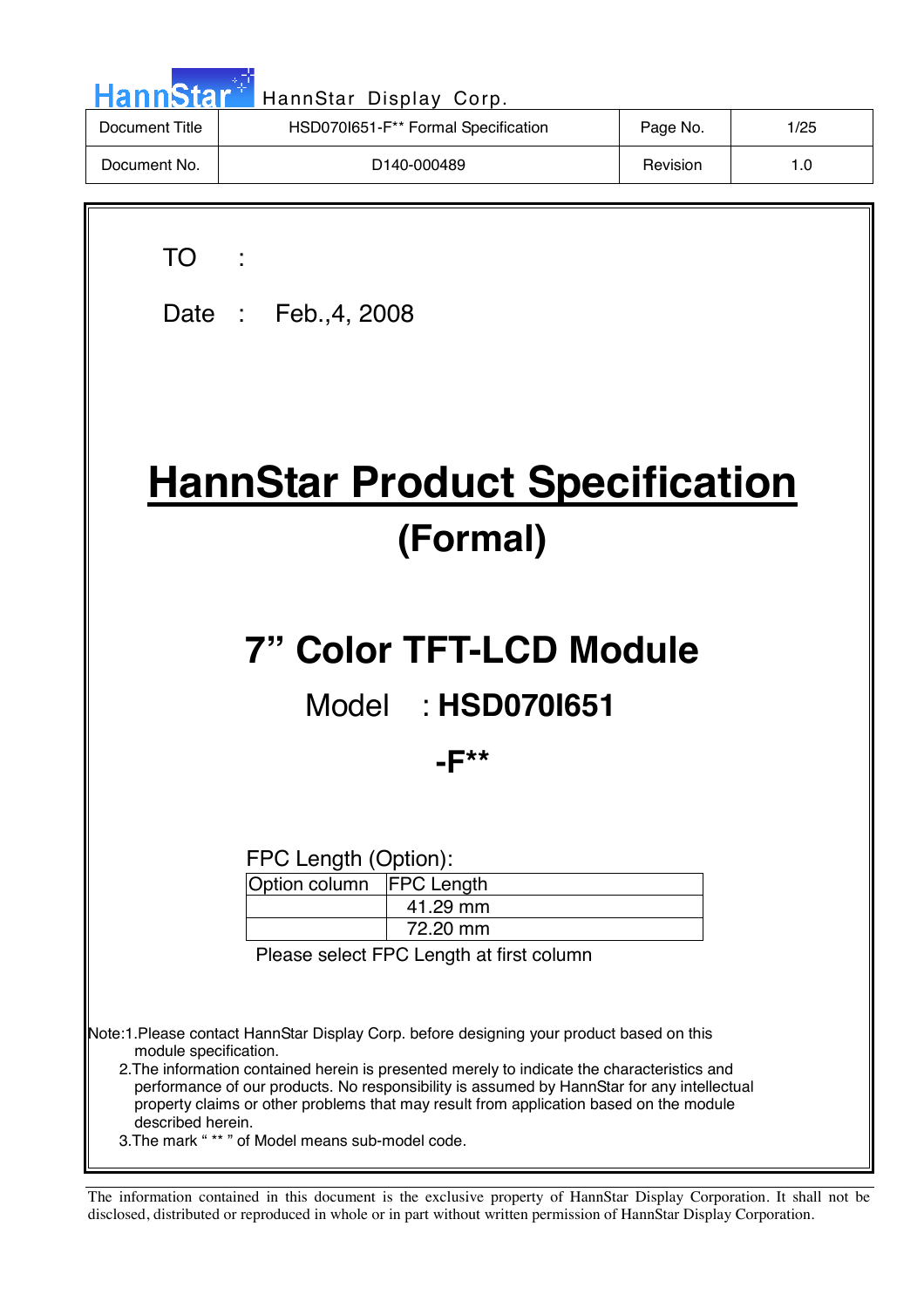| <b>HannStar</b> | HannStar Display Corp.              |          |      |
|-----------------|-------------------------------------|----------|------|
| Document Title  | HSD070I651-F** Formal Specification | Page No. | 2/25 |
| Document No.    | D <sub>140</sub> -000489            | Revision | 1.0  |

| <b>Record of Revisions</b> |                                            |  |                                                                 |  |  |  |
|----------------------------|--------------------------------------------|--|-----------------------------------------------------------------|--|--|--|
| Rev.                       | Sub-Model<br>Date<br>Description of change |  |                                                                 |  |  |  |
| $1.0\,$                    | Feb., 4, 2008                              |  | F00/F01/F10 Preliminary Product Specification was first issued. |  |  |  |
|                            |                                            |  |                                                                 |  |  |  |
|                            |                                            |  |                                                                 |  |  |  |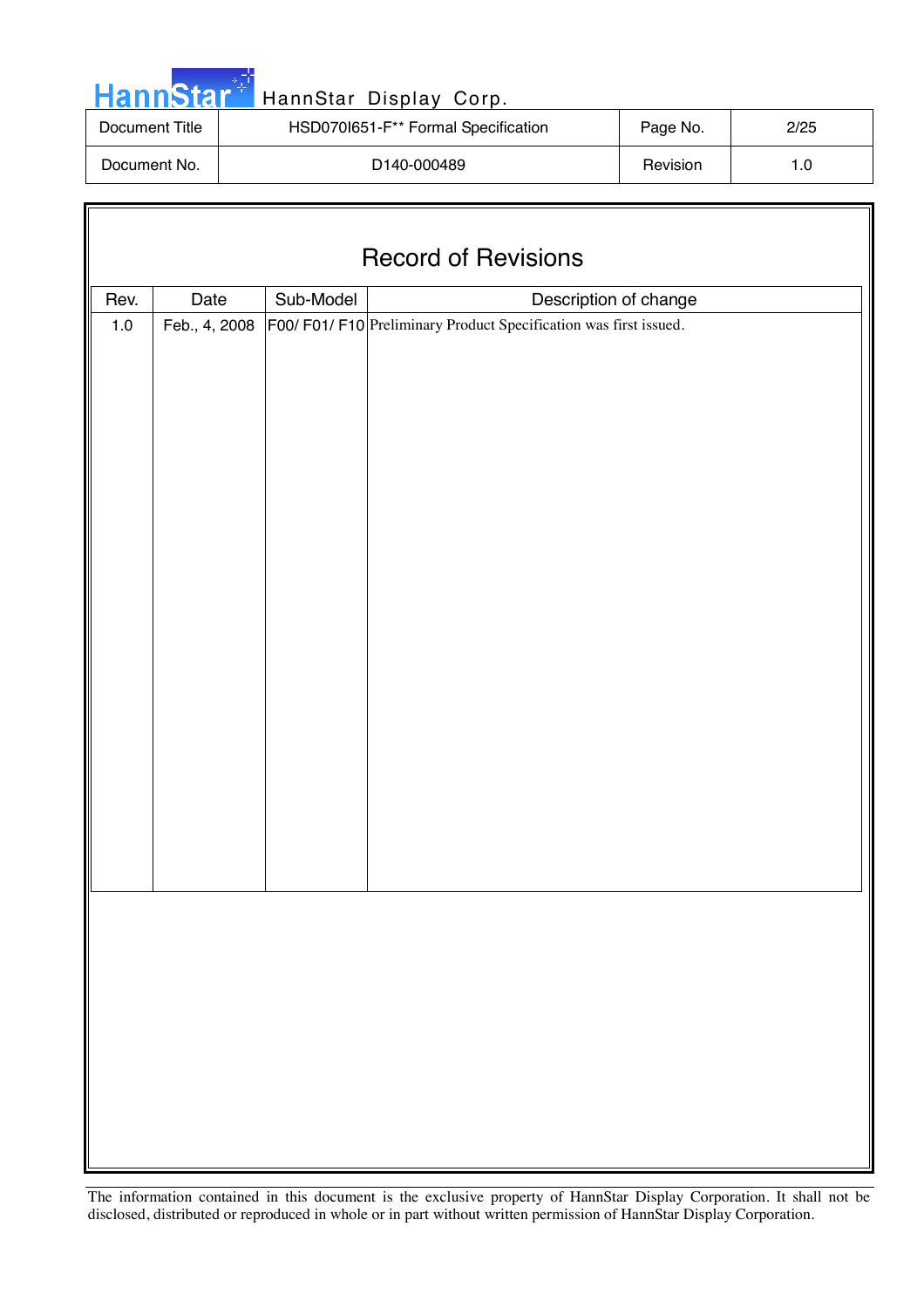| <b>HannStar</b> | HannStar Display Corp.              |          |      |
|-----------------|-------------------------------------|----------|------|
| Document Title  | HSD0701651-F** Formal Specification | Page No. | 3/25 |
| Document No.    | D <sub>140</sub> -000489            | Revision | 1.0  |

والمرادي

| Contents |
|----------|
|----------|

| 1.0  | p.4  |
|------|------|
| 2.0  | p.5  |
| 3.0  | p.6  |
| 4.0  | p.10 |
| 5.0  | p.11 |
| 6.0  | p.13 |
| 7.0  | p.19 |
| 8.0  | p.20 |
| 9.0  | p.22 |
| 10.0 | p.23 |
| 11.0 | p.24 |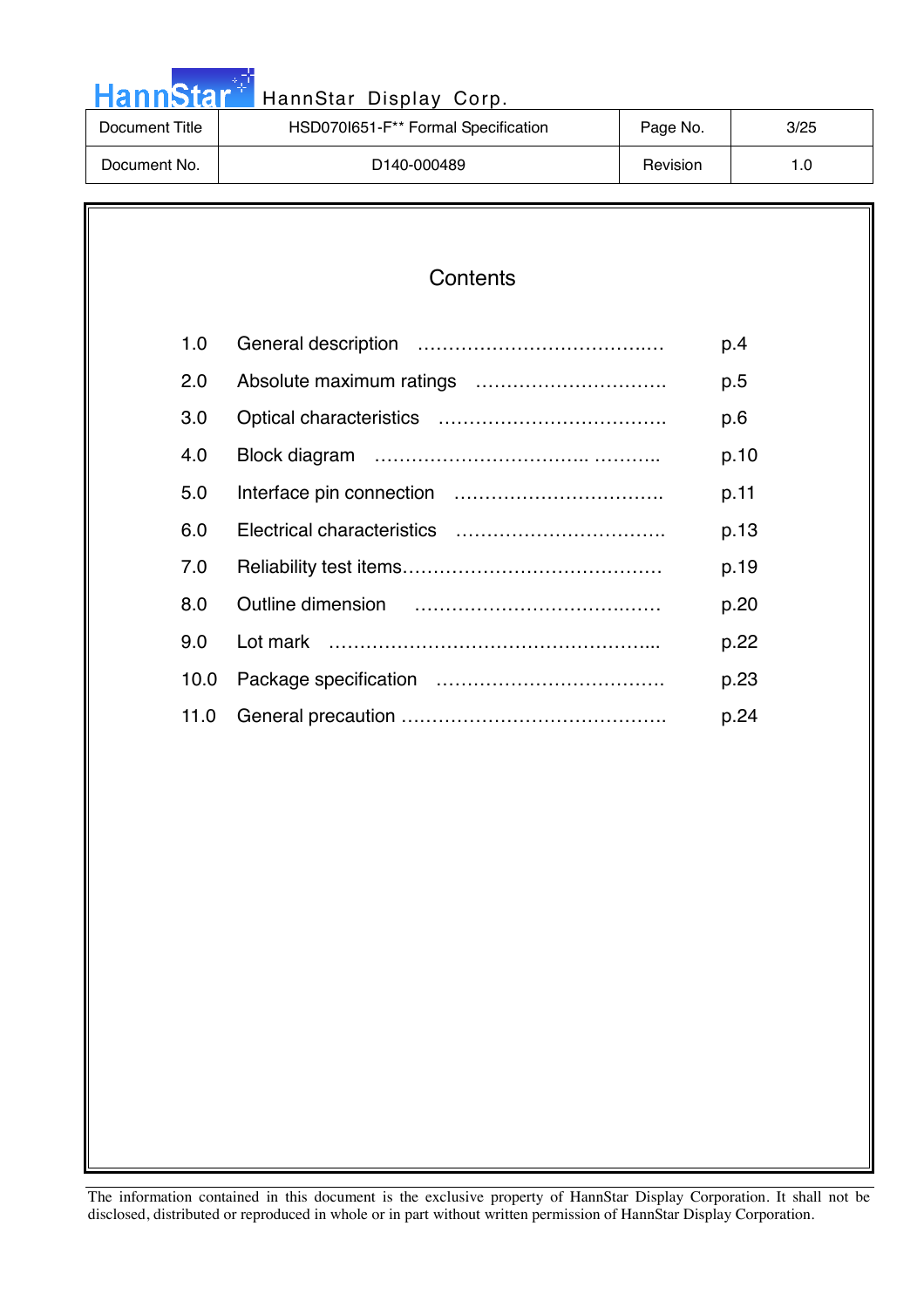

# Hann Star<sup>#</sup> HannStar Display Corp.

| Document Title | HSD070I651-F <sup>**</sup> Formal Specification | Page No. | 4/25 |
|----------------|-------------------------------------------------|----------|------|
| Document No.   | D <sub>140</sub> -000489                        | Revision |      |

#### **1.0 GENERAL DESCRIPTION**

#### **1.1 Introduction**

HannStar Display model HSD070I651-F is a color active matrix thin film transistor (TFT) liquid crystal display (LCD) that uses amorphous silicon TFT as a switching device. This model is composed of a TFT LCD panel, a driving circuit and a back light system. This TFT LCD has a 7.0 (16:9) inch diagonally measured active display area with 1440 x 234 dot (480 horizontal by 234 vertical pixel) resolution.

#### **1.2 Features**

- 7 (16:9 diagonal) inch configuration
- Compatible with NTSC & PAL system
- Image Reversion: UP/DOWN and LEFT/RIGHT
- RoHS Compliance

#### **1.3 Applications**

- Digital Photo frame
- Portable DVD
- Multimedia applications and Others AV system

#### **1.4 General information**

| Item                     |                   | Specification                             | Unit   |  |
|--------------------------|-------------------|-------------------------------------------|--------|--|
| <b>Outline Dimension</b> |                   | 164.9 x 100 x 5.5 (Typ.)                  | mm     |  |
| Display area             |                   | 154.08(H) x 86.58(V)                      | mm     |  |
| Number of Pixel          |                   | 480 RGB(H) x234(V)                        | pixels |  |
| Pixel pitch              |                   | $0.321(H) \times 0.370(V)$                | mm     |  |
| Pixel arrangement        |                   | <b>RGB</b> Vertical stripe                |        |  |
| Display mode             |                   | Normally white                            |        |  |
| Surface treatment        |                   | Antiglare, Hard-Coating(3H) with EWV film |        |  |
| Weight                   |                   | 160 (Typ.)                                | g      |  |
| <b>Back-light</b>        |                   | Single LED (Side-Light type)              |        |  |
| Power<br>Consumption     | <b>B/L System</b> | $1.2$ (Max.)                              |        |  |

#### **1.5 Mechanical Information**

| Item                      |               | Min.  | Typ.  | Max.  | Unit |
|---------------------------|---------------|-------|-------|-------|------|
| Module<br><b>Size</b>     | Horizontal(H) | 164.4 | 164.9 | 165.4 | mm   |
|                           | Vertical(V)   | 99.5  | 100.0 | 100.5 | mm   |
|                           | Depth(D)      |       | 5.7   | 6.0   | mm   |
| Weight (Without inverter) |               |       | 160   |       | g    |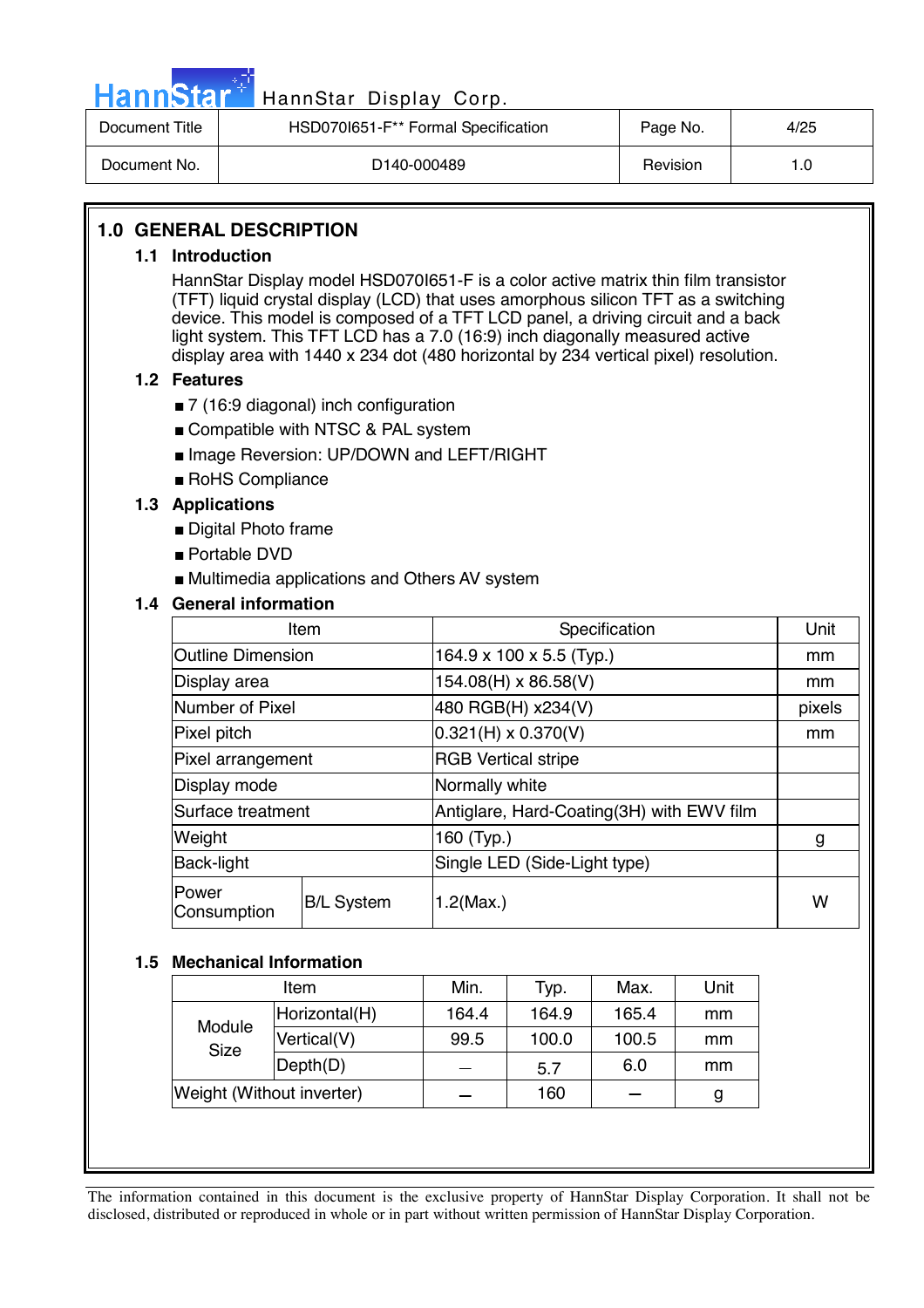|  |  | HannStar <sup>*</sup> |  |
|--|--|-----------------------|--|
|  |  |                       |  |
|  |  |                       |  |

### HannStar Display Corp.

| Document Title | HSD070I651-F** Formal Specification | Page No. | 5/25 |
|----------------|-------------------------------------|----------|------|
| Document No.   | D <sub>140</sub> -000489            | Revision | 1.0  |

## **2.0 ABSOLUTE MAXIMUM RATINGS**

#### **2.1 Electrical Absolute Rating 2.1.1 TFT LCD Module**

| <i><u><b>L.I.I</b></u></i><br>II I LVD MUUUIG |                       |        |                |      |             |
|-----------------------------------------------|-----------------------|--------|----------------|------|-------------|
| Item                                          | Symbol                | Min.   | Max.           | Unit | <b>Note</b> |
|                                               | $DV_{DD}$             | $-0.3$ | 6.0            | v    | $GND=0$     |
|                                               | $V_{GH}$              | $-0.3$ | 15             | v    | $GND=0$     |
|                                               | $V_{GL}$              | $-10$  | 0.3            | v    | $GND=0$     |
| Power supply voltage                          | $V_{GH}$ - $V_{GL}$   | $-10$  | 15             | v    |             |
|                                               | AV <sub>DD</sub>      | $-0.3$ | 7.0            | v    | $AGND=0$    |
|                                               | V <sub>COM</sub>      | $-1.6$ | 5.2            | v    |             |
| Analog Signal Input Level                     | $V_R$ , $V_G$ , $V_B$ | $-0.2$ | $AVDD+0.2$     | v    |             |
| Logic Signal Input Level                      | $V_1$                 | $-0.3$ | $DV_{DD}$ +0.3 | v    |             |

#### **2.1.2 Back-Light Unit**

| Item               | Symbol | $\tau_{\text{VP}}$ . | Max. | Unit | <b>Note</b> |
|--------------------|--------|----------------------|------|------|-------------|
| <b>LED</b> current |        | $-$                  | 100  | mA   | $(1)$ (2)   |
| LED voltage        |        | 10.5                 | 1 ר  |      | (2)(3)      |

Note (1) Permanent damage may occur to the LCD module if beyond this specification. Functional operation should be restricted to the conditions described under normal operating conditions.

- (2) Ta = $25 \pm 2^{\circ}$ C
- (3) Test Condition: LED current 100 mA

#### **2.2 Environment Absolute Rating**

| Item                         | Symbol | Min. | Max. | Unit   | Note |
|------------------------------|--------|------|------|--------|------|
| <b>Operating Temperature</b> | opa    | -20  |      | $\sim$ |      |
| Storage Temperature          | l stg  | -30  | 80   | $\sim$ |      |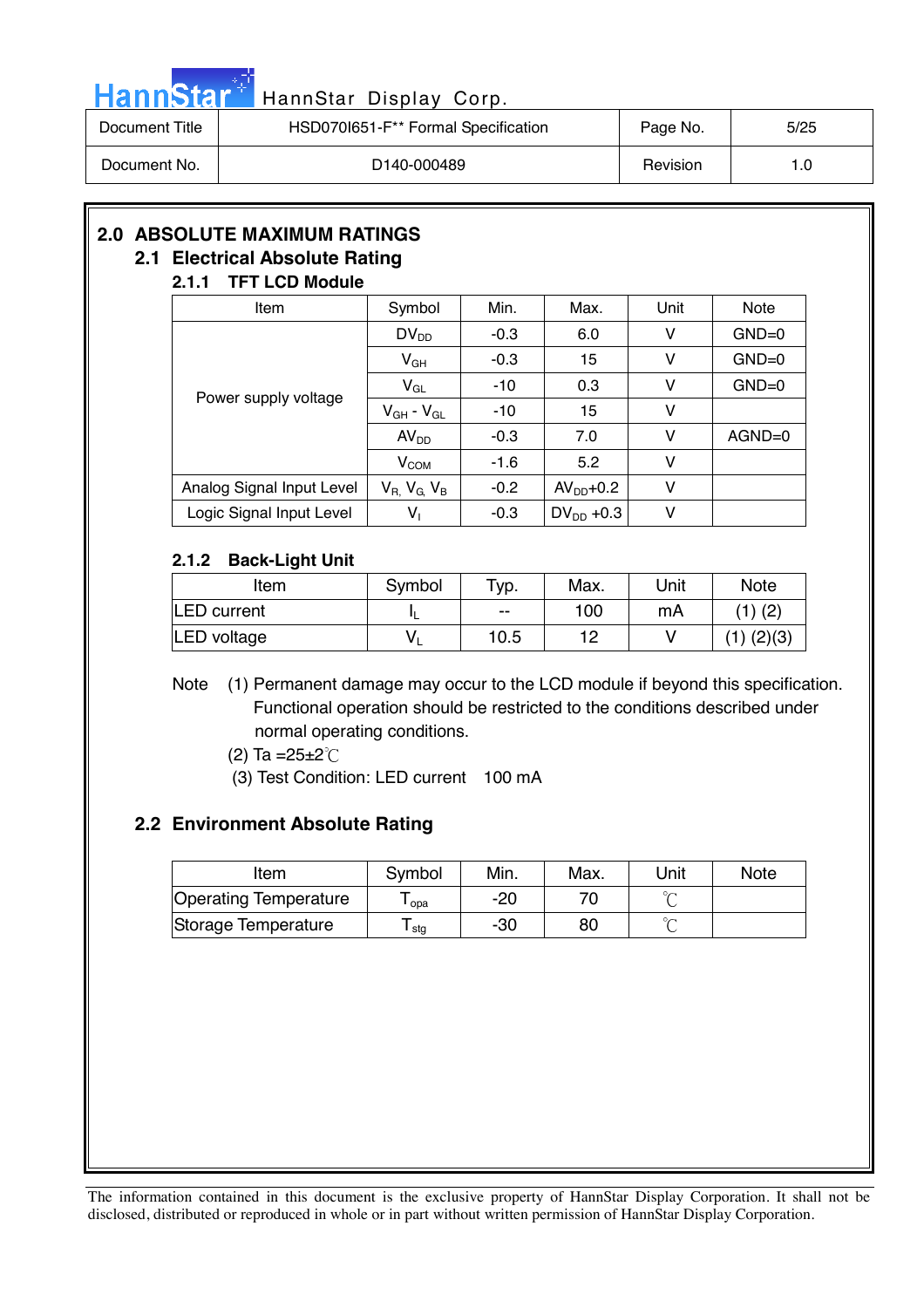| HannStar <sup>+</sup> | HannStar Display Corp.              |          |      |
|-----------------------|-------------------------------------|----------|------|
| Document Title        | HSD070I651-F** Formal Specification | Page No. | 6/25 |
| Document No.          | D <sub>140</sub> -000489            | Revision | 1.0  |

| <b>3.0 OPTICAL CHARACTERISTICS</b><br>3.1 | <b>Optical specification</b> |                         |                   |         |       |                          |                   |                        |
|-------------------------------------------|------------------------------|-------------------------|-------------------|---------|-------|--------------------------|-------------------|------------------------|
| Item                                      |                              |                         | Symbol Condition  | Min.    | Typ.  | Max.                     | Unit              | <b>Note</b>            |
| Contrast                                  |                              | <b>CR</b>               |                   | 400     | 500   |                          |                   | (1)(2)                 |
| Response                                  | Rising                       | $T_{\mathsf{R}}$        |                   |         | 5     | $\overline{7}$           |                   |                        |
| time                                      | Falling                      | $\mathsf T_{\mathsf F}$ | $\Theta = 0$      |         | 20    | 28                       | msec              | (1)(3)                 |
| (Center)                                  | White luminance              |                         | Normal<br>viewing | 160     | 200   | $\overline{\phantom{m}}$ | cd/m <sup>2</sup> | (1)(4)<br>$(IL=100mA)$ |
| Color                                     |                              | $W_{x}$                 | angle             | 0.260   | 0.310 | 0.360                    |                   |                        |
| chromaticity<br>(CIE1931)                 | White                        | $W_{V}$                 |                   | 0.280   | 0.330 | 0.380                    |                   |                        |
|                                           | Hor.                         | $\Theta_L$              |                   | 60      | 70    |                          |                   | (1)(4)                 |
| Viewing                                   |                              | $\Theta_{\rm R}$        |                   | 60      | 70    |                          |                   |                        |
| angle                                     | Ver.                         | $\Theta$ u              | CR > 10           | 50      | 60    |                          |                   |                        |
|                                           |                              | $\Theta_{\mathsf{D}}$   |                   | 60      | 70    |                          |                   |                        |
| <b>Brightness uniformity</b>              |                              | B <sub>UNI</sub>        | $\Theta = 0$      | 70      |       |                          | $\%$              | (5)                    |
| <b>Optima View Direction</b>              |                              |                         |                   | O'<br>6 | clock |                          |                   | (6)                    |

#### **3.2 Measuring Condition**

m.

- Measuring surrounding : dark room
- LED current I<sub>L</sub>: 100mA
- Ambient temperature : 25±2°C
- 30min. warm-up time.

#### **3.3 Measuring Equipment**

- FPM520 of Westar Display technologies, INC., which utilized SR-3 for Chromaticity and BM-5A for other optical characteristics.
- Measuring spot size :  $20 \sim 21$  mm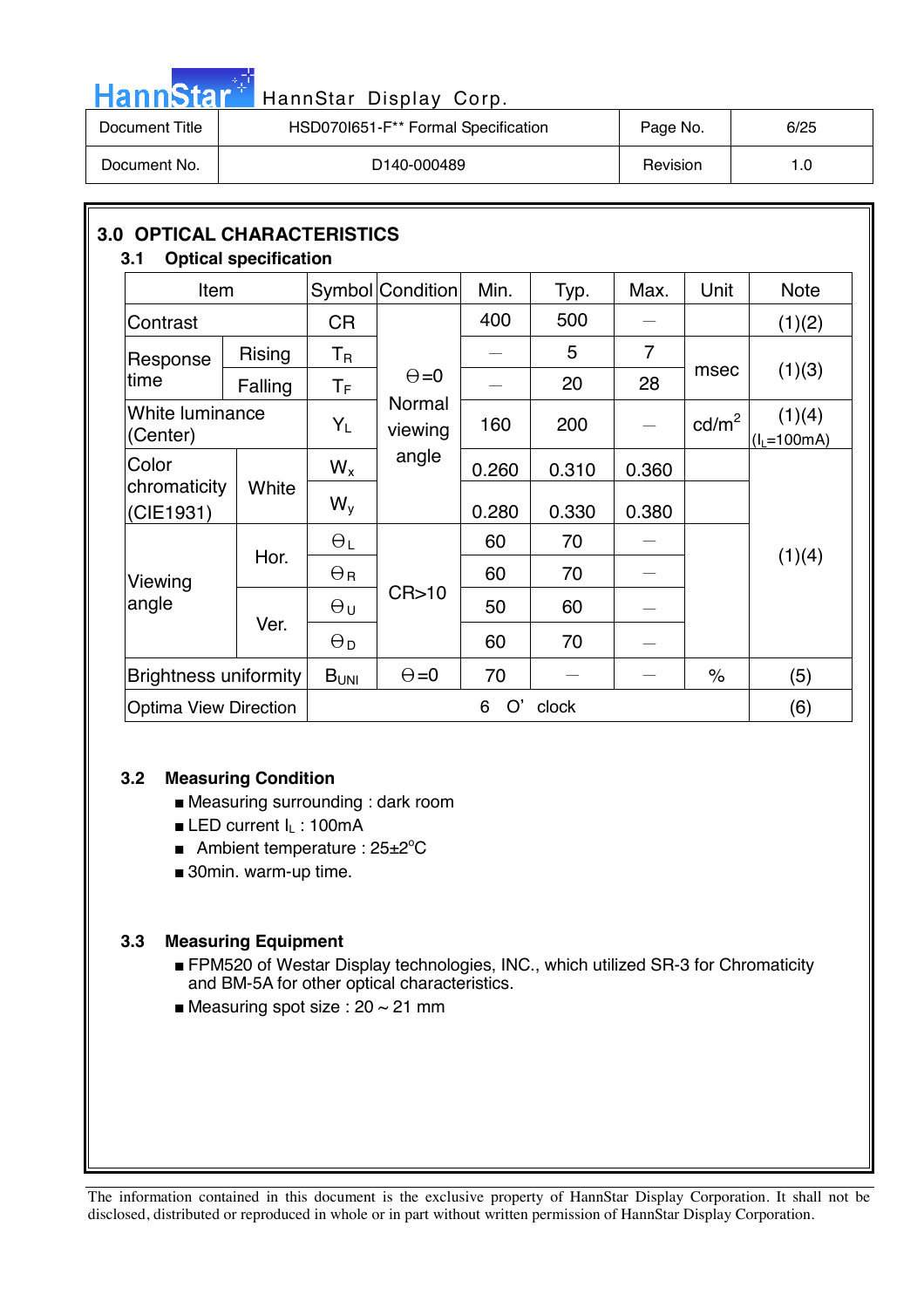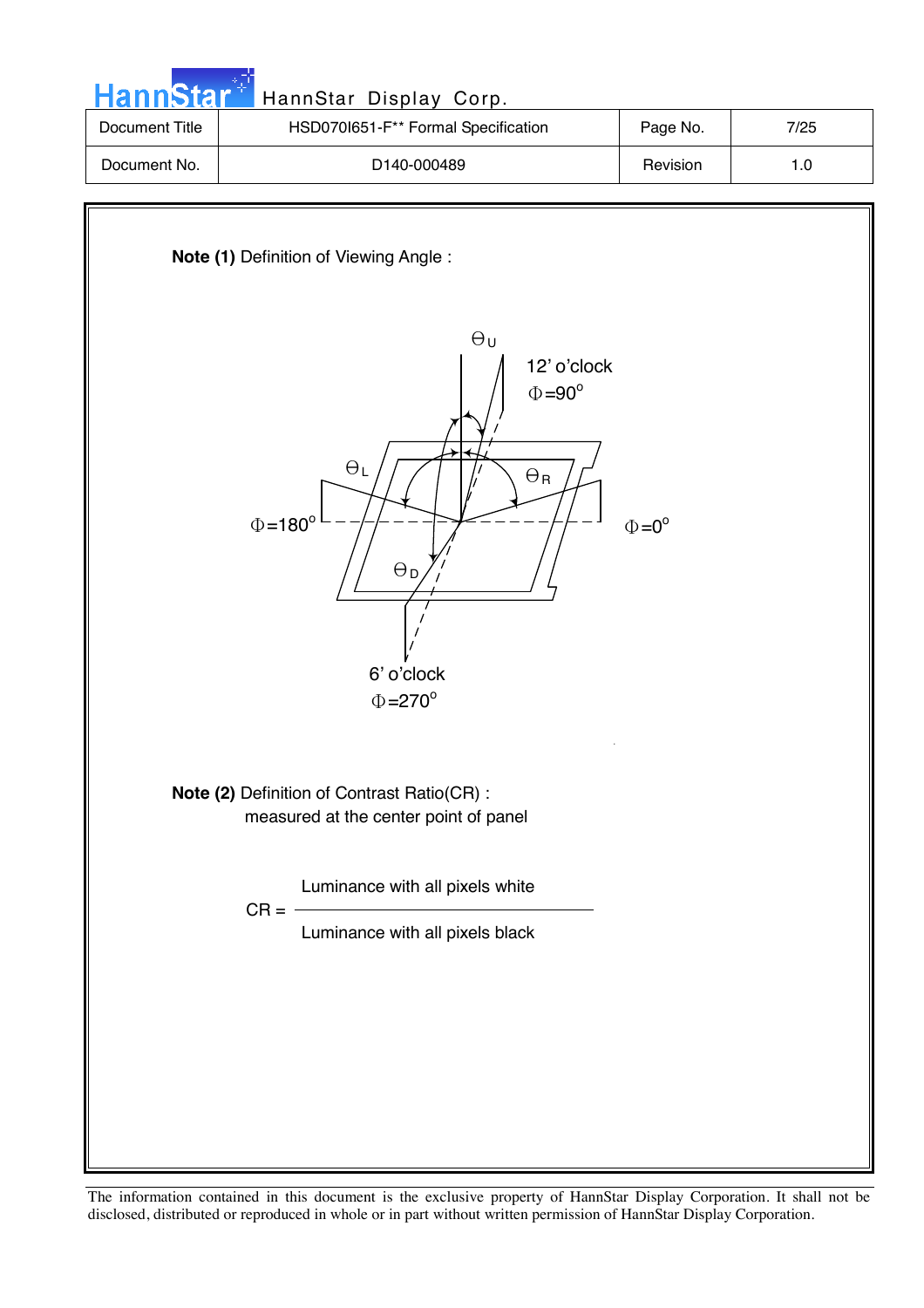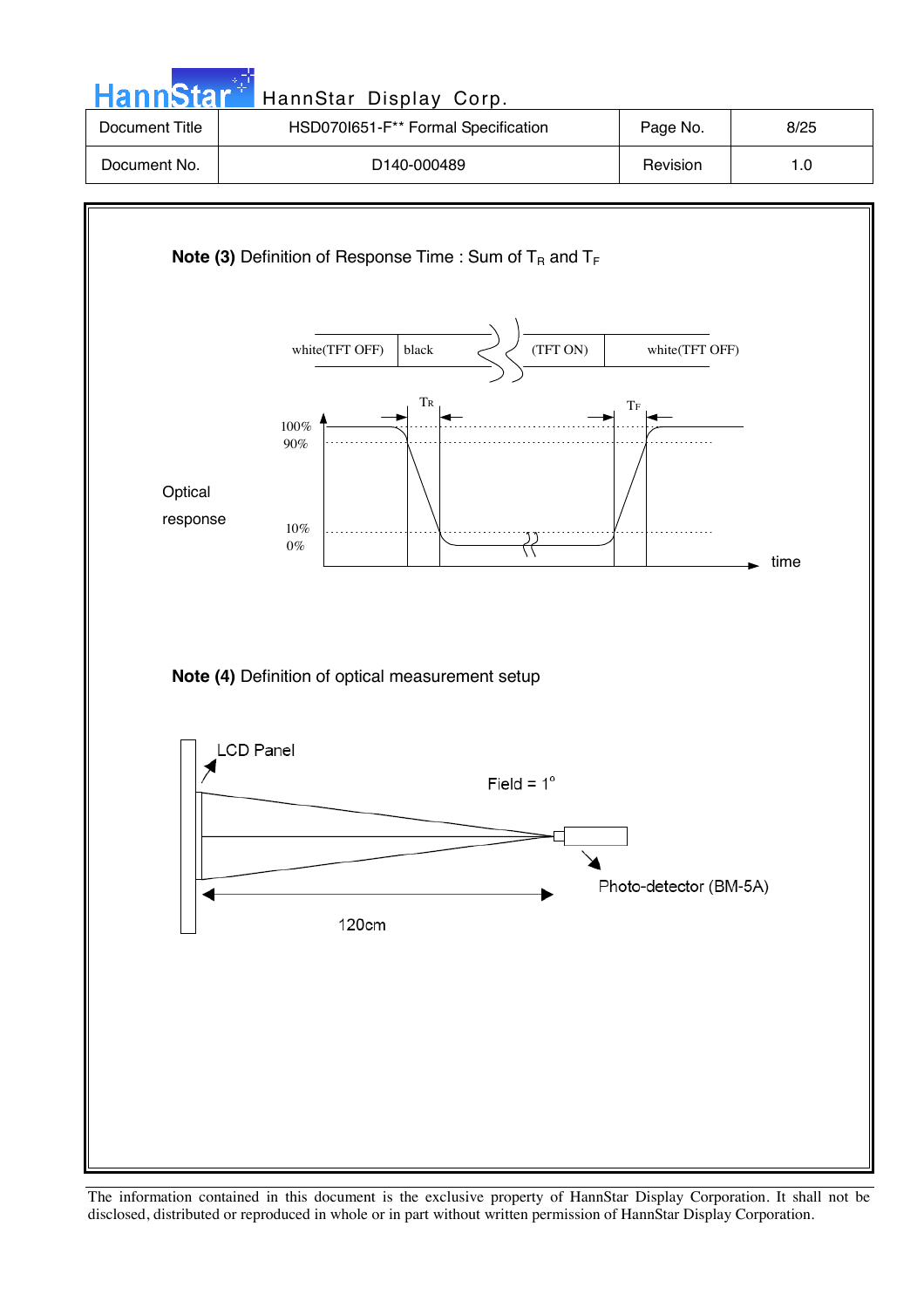

The information contained in this document is the exclusive property of HannStar Display Corporation. It shall not be disclosed, distributed or reproduced in whole or in part without written permission of HannStar Display Corporation.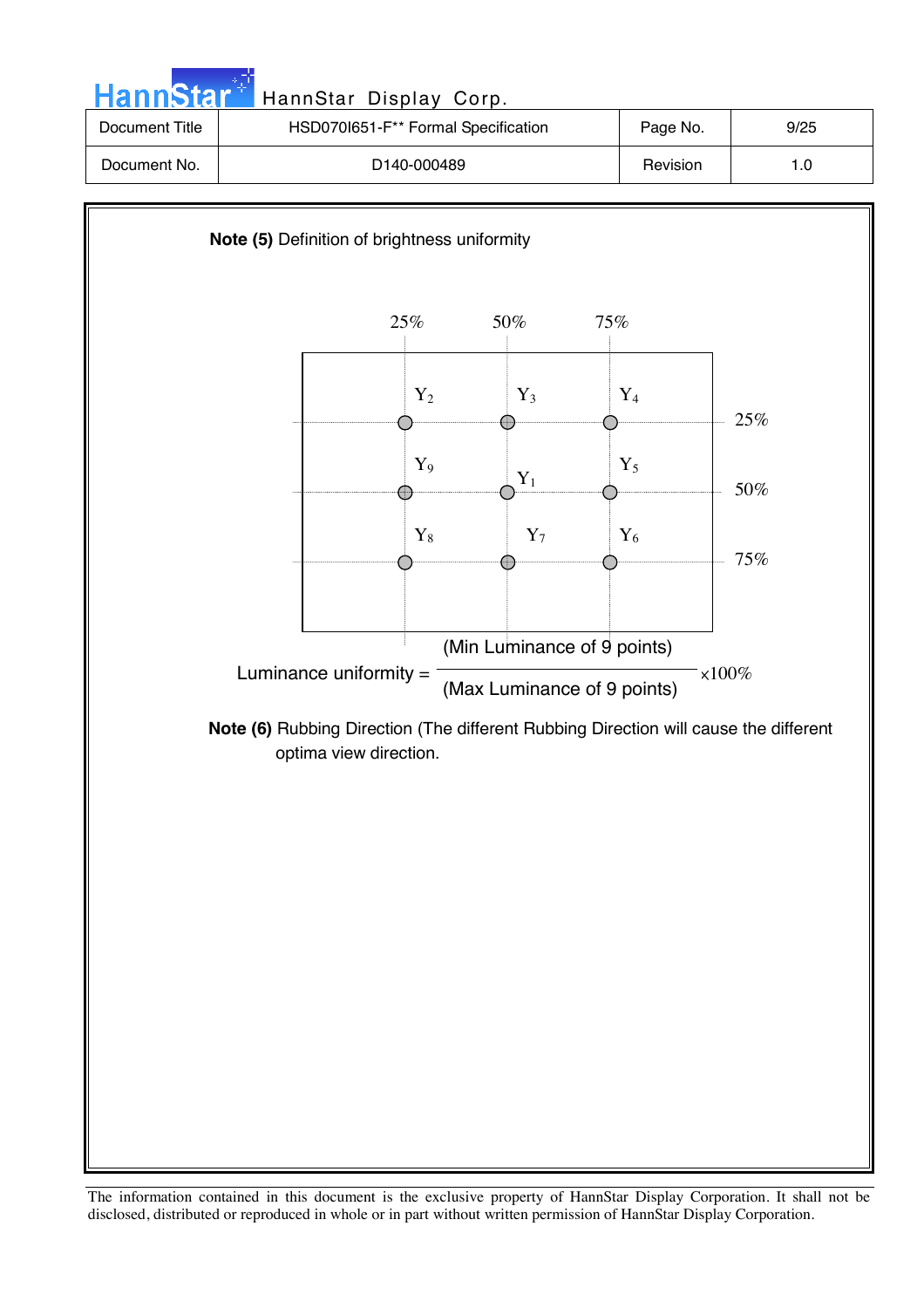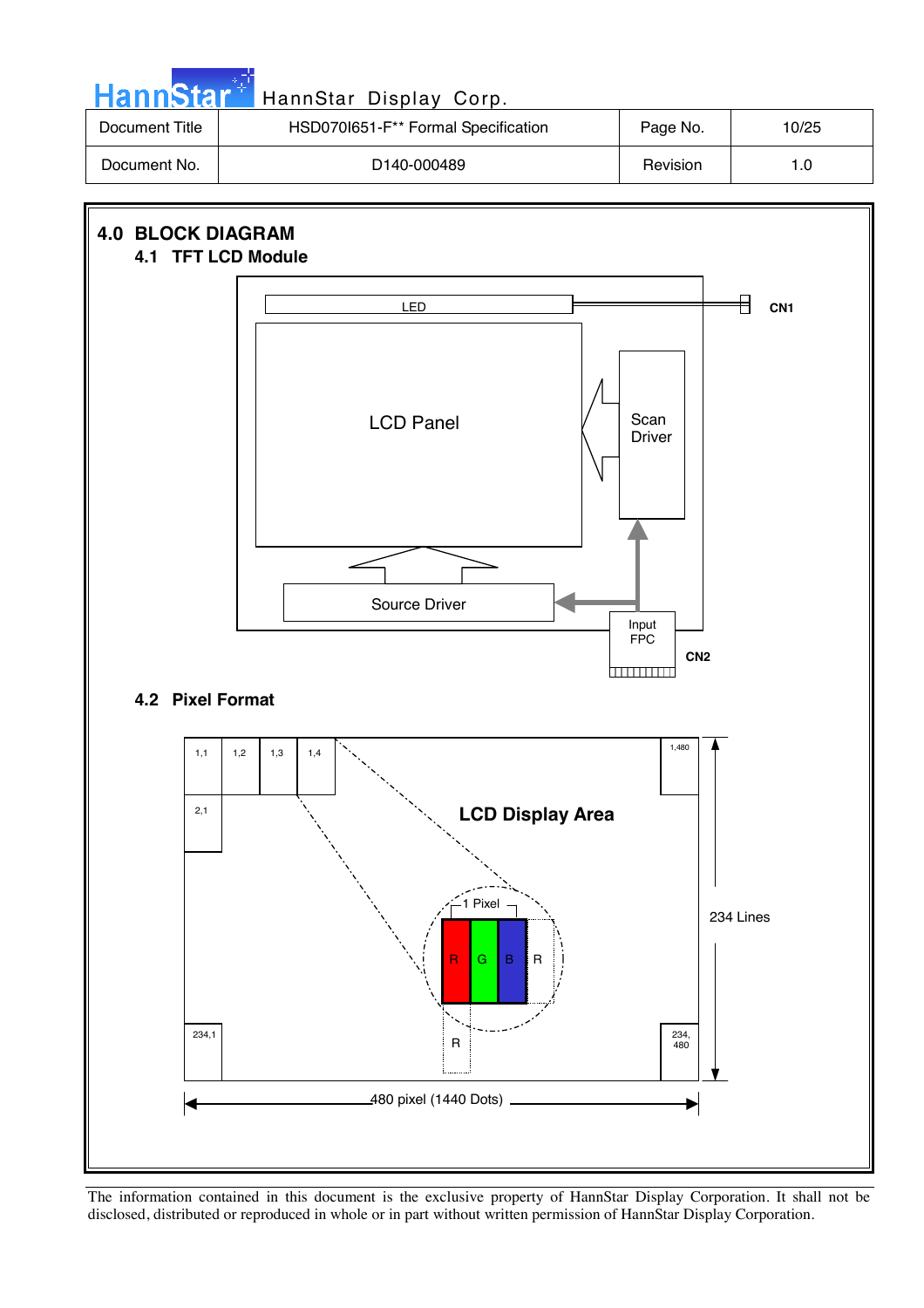| HannStar <sup>47</sup> |                        |                                     |                                     | HannStar Display Corp.                                         |             |     |  |
|------------------------|------------------------|-------------------------------------|-------------------------------------|----------------------------------------------------------------|-------------|-----|--|
| Document Title         |                        |                                     | HSD070I651-F** Formal Specification | Page No.                                                       | 11/25       |     |  |
| Document No.           |                        |                                     |                                     | D <sub>140</sub> -000489                                       | 1.0         |     |  |
|                        |                        |                                     |                                     |                                                                |             |     |  |
| 5.1                    | <b>TFT LCD Module</b>  | <b>5.0 INTERFACE PIN CONNECTION</b> |                                     | CN2 (Input signal): FPC Down Connector, 26 pins, pitch: 0.5mm  |             |     |  |
|                        | <b>Terminal</b><br>no. | <b>Symbol</b>                       | V <sub>O</sub>                      | <b>Function</b>                                                | <b>Note</b> |     |  |
|                        |                        | <b>DGND</b>                         | $\blacksquare$                      | Ground for logic circuit                                       |             |     |  |
|                        | 2                      | $DV_{DD}$                           |                                     | Supply voltage of logic control circuit for scan (Gate) driver |             |     |  |
|                        | 3                      | $V_{GL}$                            |                                     | Negative power for scan (Gate) driver                          |             |     |  |
|                        | $\overline{4}$         | <b>V<sub>GH</sub></b>               |                                     | Positive power for scan (Gate) driver                          |             |     |  |
|                        | 5                      | <b>STVD</b>                         | I/O                                 | Vertical start pulse                                           |             | (1) |  |
|                        | 6                      | <b>STVU</b>                         | I/O                                 | Vertical start pulse                                           |             | (1) |  |
|                        | 7                      | <b>CKV</b>                          |                                     | Shift clock input for scan (Gate) driver                       |             |     |  |
|                        | 8                      | U/D                                 |                                     | UP/DOWN scan control input                                     |             | (1) |  |
|                        | 9                      | <b>OEV</b>                          |                                     | Output enable input for scan(Gate) driver                      |             |     |  |
|                        | 10                     | <b>V</b> сом                        |                                     | Common electrode driving signal                                |             |     |  |
|                        | 11                     | <b>V</b> сом                        |                                     | Common electrode driving signal                                |             |     |  |
|                        | 12                     | L/R                                 |                                     | LEFT/RIGHT scan control input                                  |             | (1) |  |
|                        | 13                     | MOD                                 |                                     | Sequential sampling and simultaneous sampling setting          |             | (2) |  |

Note (1) Selection of scanning mode (please refer to the following table)

21 | DGND | - | Ground for logic circuit

22 VR | I Alternated video signal input(Red)  $23$  V<sub>G</sub> | I Alternated video signal input(Green)  $24$  | V<sub>B</sub> | I  $\vert$  Alternated video signal input(blue) 25 AV<sub>DD</sub> I Supply voltage for analog circuit<br>26 AGND - Ground for analog circuit 26 AGND - Ground for analog circuit

14 | OEH | | | | Output enable input for data (Source) driver

|                         | Setting of scan control<br>input | IN/OUT state for start pulse |        |                | Scanning direction |                                     |
|-------------------------|----------------------------------|------------------------------|--------|----------------|--------------------|-------------------------------------|
| U/D                     | L/R                              | <b>STVD</b>                  |        | STVU STHR STHL |                    |                                     |
| <b>GND</b>              | DV <sub>DD</sub>                 | Output                       | Input  | Output         | Input              | up to down, and from left to right. |
| <b>DV</b> <sub>DD</sub> | <b>GND</b>                       | Input                        | Output | Input          | Output             | down to up, and from right to left. |
| <b>GND</b>              | <b>GND</b>                       | Output                       | Input  | Input          | Output             | up to down, and from right to left. |
| <b>DV</b> <sub>DD</sub> | DV <sub>DD</sub>                 | Input                        | Output | Output         | Input              | down to up, and from left to right. |

15 | STHL | I/O Start pulse for horizontal scan (Gate) line | (1) 16 STHR | I/O Start pulse for horizontal scan (Gate) line (1) 17 | CPH3 | I Sampling and shifting clock pulse for data (Source) driver | (2) 18 CPH2 | I Sampling and shifting clock pulse for data (Source) driver | (2)

19 | CPH1 | I Sampling and shifting clock pulse for data (Source) driver 20 | DV<sub>DD</sub> | I | Supply voltage of logic control circuit for data(Source) driver

Note (2) MOD=H: Simultaneous sampling.(Please check CPH2 and CPH3 to GND when MOD=H) MOD=L : Sequential sampling.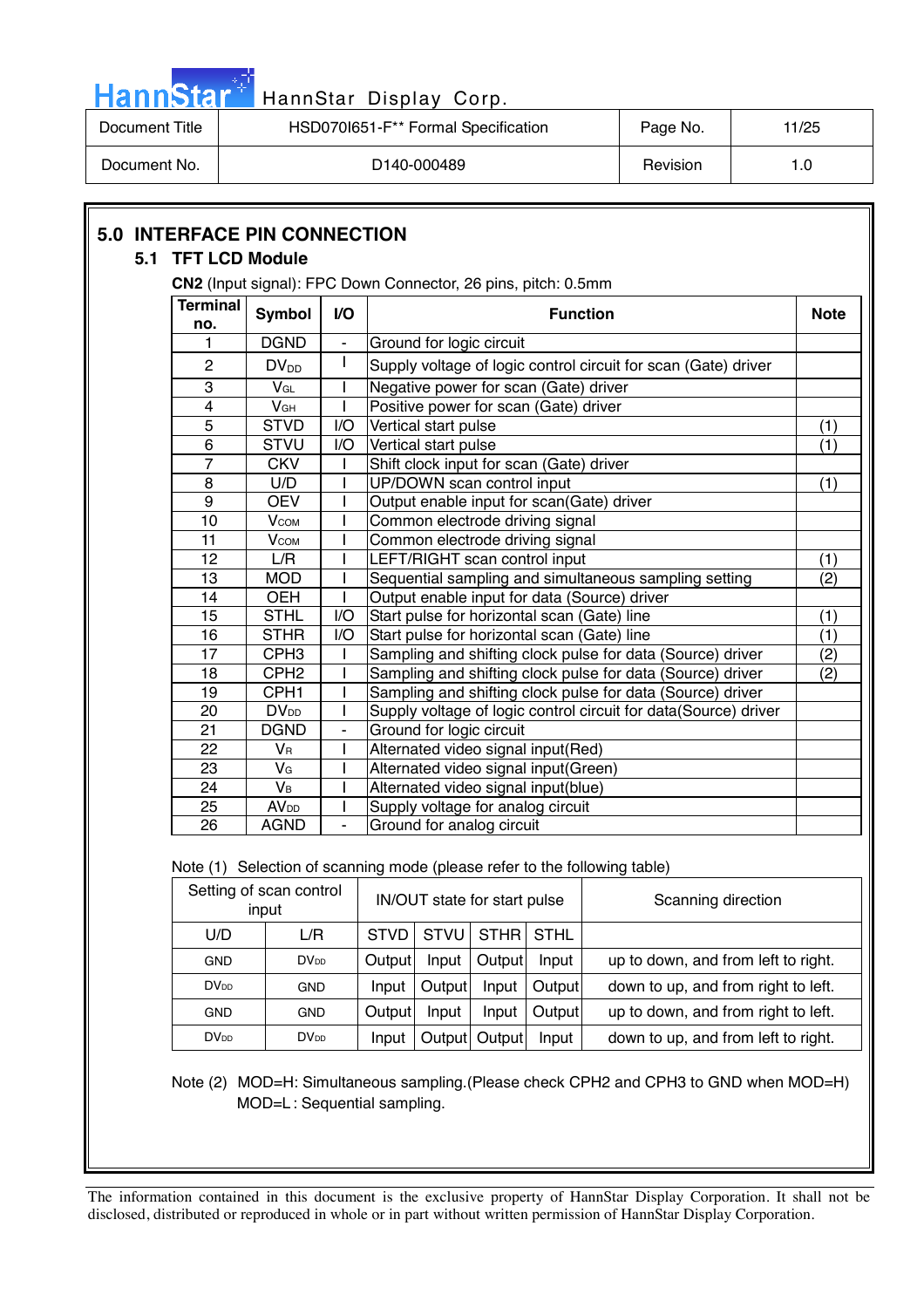| HannStar <sup>+</sup> | HannStar Display Corp.              |          |       |
|-----------------------|-------------------------------------|----------|-------|
| Document Title        | HSD070I651-F** Formal Specification | Page No. | 12/25 |
| Document No.          | D140-000489                         | Revision | 1.0   |

#### **5.2 Back-Light Unit**

**CN1** LED Power Source (**BHSR-02VS-1**) / JAPAN SOLDERLESS TERMINAL MFG CO., LTD. Mating Connector: (**SBHT-002T-P0.5**) / JAPAN SOLDERLESS TERMINAL MFG CO., LTD.

| Terminal no. | Svmbol | <b>Function</b>                 |
|--------------|--------|---------------------------------|
|              |        | LED power supply (high voltage) |
|              |        | LED power supply (low voltage)  |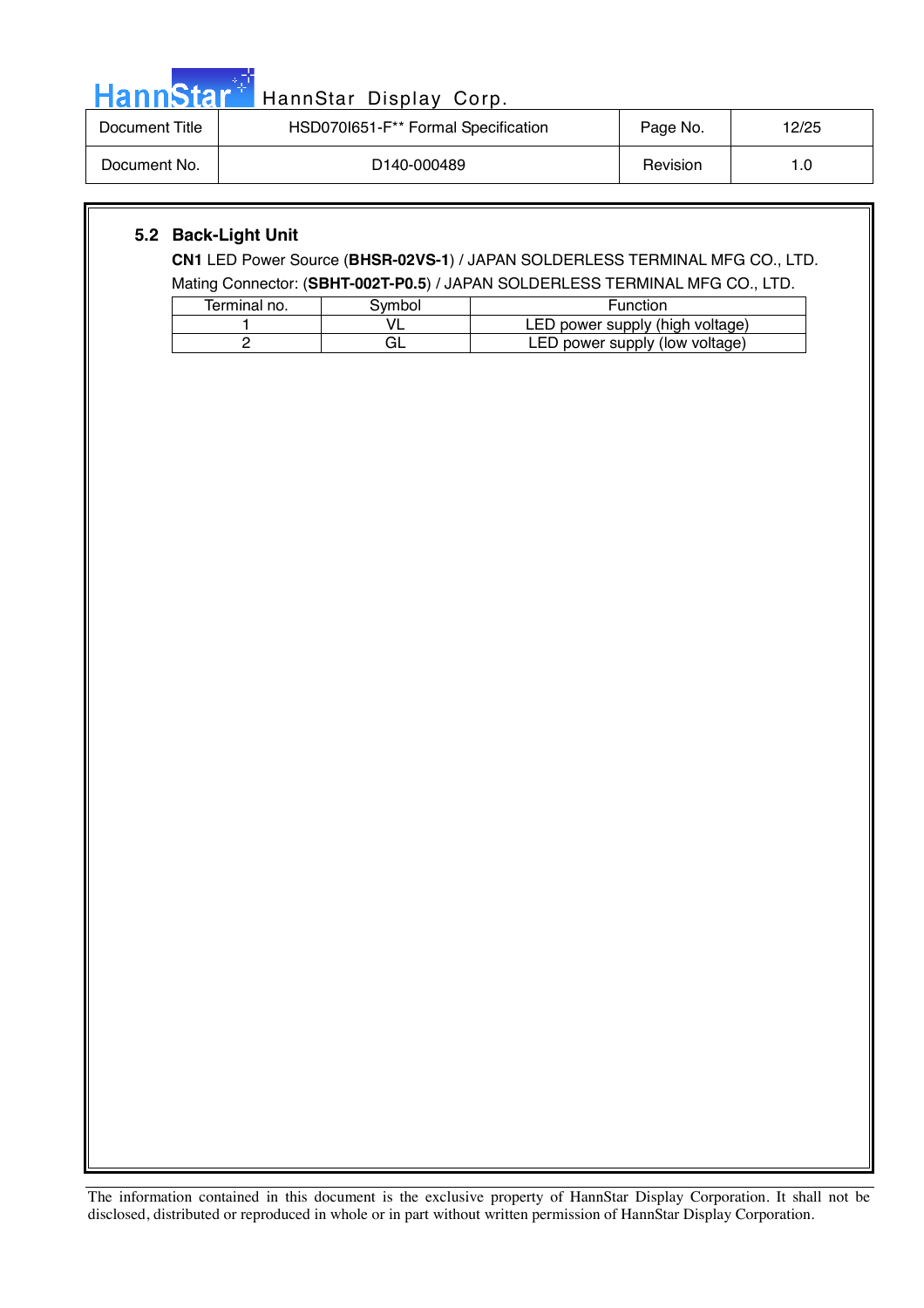

# HannStar<sup>t HannStar</sup> Display Corp.

| Document Title | HSD070I651-F <sup>**</sup> Formal Specification | Page No. | 13/25 |
|----------------|-------------------------------------------------|----------|-------|
| Document No.   | D140-000489                                     | Revision | 1.0   |

#### **6.0 ELECTRICAL CHARACTERISTICS 6.1 TFT LCD Module**

| Item                  | <b>Symbol</b>           | Min.             | Typ.                | Max.                    | <b>Unit</b> | <b>Note</b>                 |
|-----------------------|-------------------------|------------------|---------------------|-------------------------|-------------|-----------------------------|
|                       | $DV_{DD}$               | 3                | 3.3                 | 5.5                     | V           |                             |
|                       | V <sub>GH</sub>         | 14.3             | 15                  | 15.7                    | V           |                             |
| <b>Supply Voltage</b> | $V_{GL}$                | $-10.5$          | $-10$               | $-9.5$                  | V           |                             |
|                       | <b>AV<sub>DD</sub></b>  | 4.5              | 5                   | 5.5                     | $\vee$      |                             |
| Video signal          | $V_{iA}$                | 0.4              | ٠                   | $AVDD-0.4$              | V           |                             |
| amplitude             | <b>Vi</b> ac            |                  | 3                   |                         | V           | AC component,               |
| (VR, VG, VB)          | $V_{\text{IDC}}$        | ٠                | AV <sub>DD</sub> /2 |                         | V           | DC component                |
| <b>VCOM</b>           | <b>V</b> <sub>CAC</sub> |                  | 5.5                 |                         | VP-P        | AC component                |
|                       | <b>V</b> <sub>CDC</sub> | 1.6              | 1.8                 | 2.0                     | V           | DC component, (1)           |
| Input signal          | $V_{iH}$                | $0.8$ D $V_{DD}$ | ٠                   | <b>DV</b> <sub>DD</sub> | V           | (2)                         |
| voltage               | Vil                     | 0                | ٠                   | $0.2$ DV <sub>DD</sub>  | V           | (2)                         |
|                       | $I_{DD}$                | ۰                | 4.2                 |                         | mA          | $DV_{DD} = 3.3V$            |
| Current of power      | <b>ADD</b>              | ۰                | 3.7                 | ۰                       | mA          | AV <sub>DD</sub> =5V(Black) |
| supply                | lсн                     | ۰                | 60                  |                         | uA          | $VGH=15V$                   |
|                       | lgL                     |                  | 400                 | ۰                       | uA          | $VGL=-10V$                  |

Note (1): The brightness of LCD panel could be changed by adjusting the AC component of Vcom.

Note (2): STHL, STHR, OEH, L/R, CPH1~CPH3, STVD, STVU, OEV, CKV, U/D

Note (3): Be sure to apply the power voltage as the power sequence spec.

Note (4) : DGND=AGND=0V,)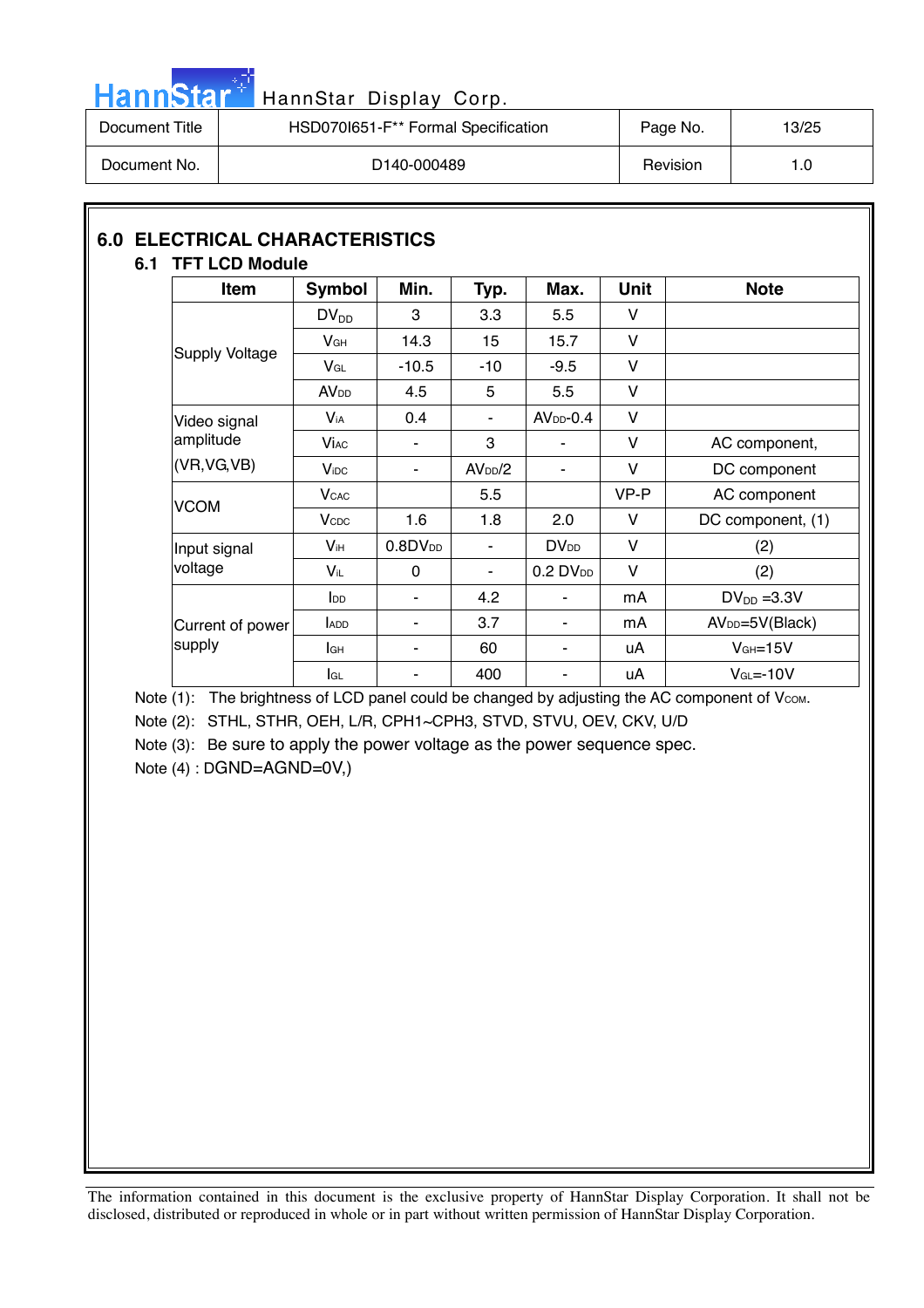| <b>Document Title</b> | <b>HannStar</b><br>HSD070I651-F** Formal Specification                                                                                                                                                                      | HannStar Display Corp. |                               | Page No.                 | 14/25 |        |              |
|-----------------------|-----------------------------------------------------------------------------------------------------------------------------------------------------------------------------------------------------------------------------|------------------------|-------------------------------|--------------------------|-------|--------|--------------|
| Document No.          |                                                                                                                                                                                                                             |                        | Revision                      | 1.0                      |       |        |              |
|                       |                                                                                                                                                                                                                             |                        |                               |                          |       |        |              |
|                       | 6.2 Back-Light Unit                                                                                                                                                                                                         |                        |                               |                          |       |        |              |
|                       | The back-light system is an edge-lighting type with 15 LED.<br>The characteristics of the LED is shown in the following tables.                                                                                             |                        |                               |                          |       |        |              |
| Item                  |                                                                                                                                                                                                                             | Symbol                 | Min.                          | Typ.                     | Max.  | Unit   | <b>Note</b>  |
|                       | <b>LED</b> current                                                                                                                                                                                                          | IL                     |                               |                          | 100   | mA     |              |
|                       | <b>LED voltage</b>                                                                                                                                                                                                          | <b>VL</b>              | $\overline{\phantom{0}}$      | 10.5                     | 12    | $\vee$ |              |
|                       | Operating LED life time                                                                                                                                                                                                     | Hr                     | 20,000                        | $\overline{\phantom{a}}$ |       | Hour   | (1)          |
|                       |                                                                                                                                                                                                                             |                        |                               |                          |       |        |              |
|                       | <b>LCD MODULE</b>                                                                                                                                                                                                           |                        |                               |                          |       |        |              |
|                       |                                                                                                                                                                                                                             |                        | <b>BLACK</b><br>WHITE(Ground) | 1<br>$\overline{c}$      | A     |        | Power Supply |
| Note $(1)$            | LED life time (Hr) can be defined as the time in which it continues to<br>operate under the condition : $Ta=25\pm3\degree C$ , typical IL value indicated in<br>the above table until the brightness becomes less than 50%. |                        |                               |                          |       |        |              |
|                       |                                                                                                                                                                                                                             |                        |                               |                          |       |        |              |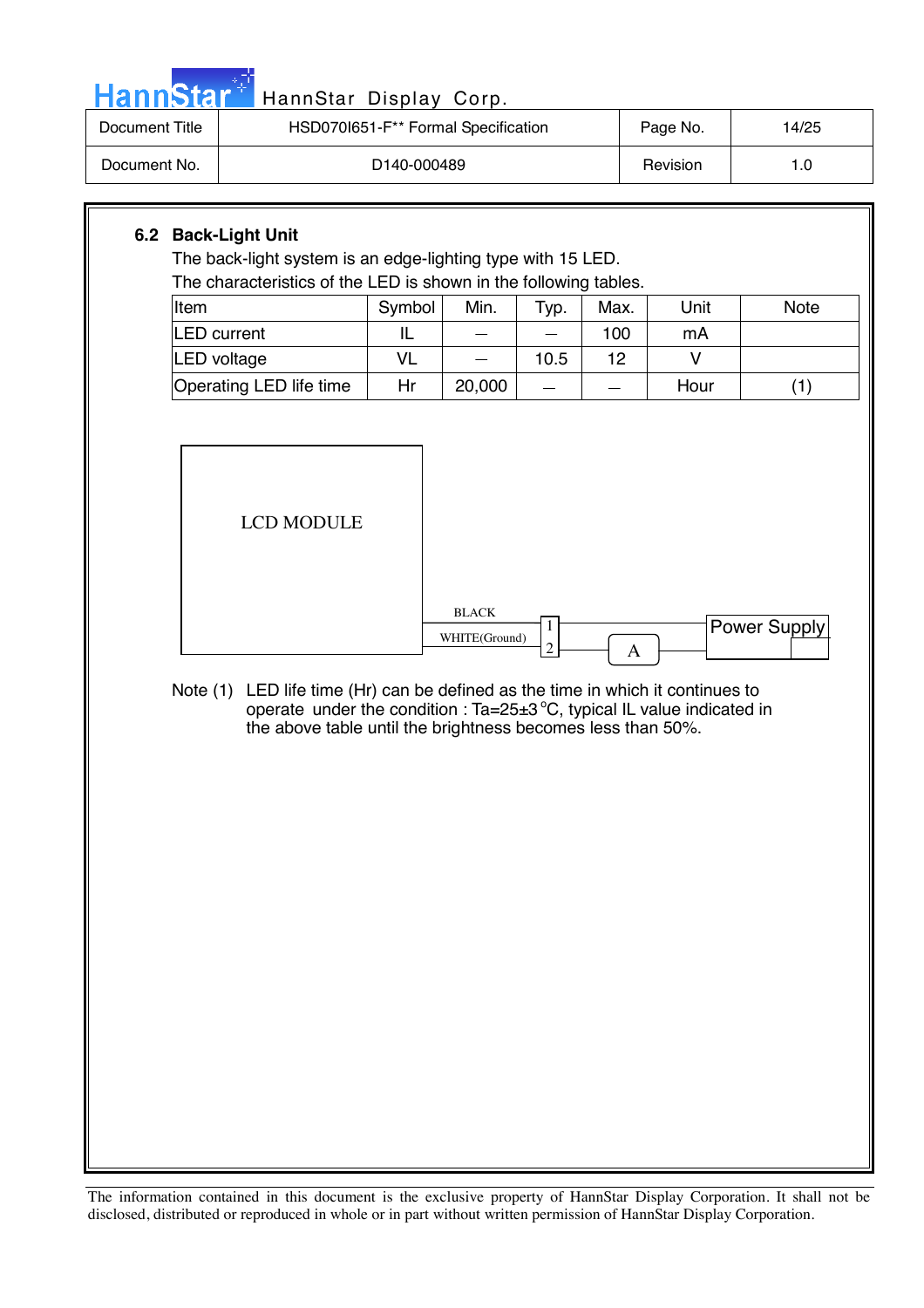# HannStar<sup>d</sup> HannStar Display Corp.

| Document Title | HSD070I651-F** Formal Specification | Page No. | 15/25 |
|----------------|-------------------------------------|----------|-------|
| Document No.   | D140-000489                         | Revision | 1.0   |

| Item                            | Symbo<br>L         | Min.                     | Typ.                         | Max.                     | <b>Unit</b> | <b>Note</b> |
|---------------------------------|--------------------|--------------------------|------------------------------|--------------------------|-------------|-------------|
| <b>Rising time</b>              | tr                 | $\blacksquare$           | $\overline{\phantom{0}}$     | 10                       | ns          | (1)         |
| Falling time                    | tŧ                 | $\overline{\phantom{a}}$ | $\overline{\phantom{0}}$     | 10                       | ns          | (1)         |
| High and low level pulse duty   | tcPH               | 100                      | 103                          |                          | ns          | CPH1~CPH3   |
| CPH pulse duty                  | tcwн               | 40                       | 50                           | 60                       |             | CPH1~CPH3   |
| STH setup time                  | tsuh               | 20                       | $\blacksquare$               | $\overline{\phantom{0}}$ | ns          | STHR, STHL  |
| STH hold time                   | thDH               | 10                       | $\qquad \qquad \blacksquare$ | $\overline{\phantom{0}}$ | ns          | STHR, STHL  |
| STH pulse width                 | tsth               | $\blacksquare$           | 1                            | $\overline{a}$           | tcPH        | STHR, STHL  |
| STH period                      | tн                 | 61.5                     | 63.5                         | 65.5                     | μs          | STHR, STHL  |
| OEH pulse width                 | toEH               | ÷,                       | 1.23                         |                          | μs          | <b>OEH</b>  |
| Sample and hold disable time    | t <sub>DIS1</sub>  | $\blacksquare$           | 8.19                         | $\blacksquare$           | μs          |             |
| OEV pulse width                 | toev               | $\overline{\phantom{a}}$ | 4.77                         | -                        | μs          | <b>OEV</b>  |
| CKV pulse width                 | tcky               |                          | 3.91                         | $\overline{\phantom{0}}$ | μs          | <b>CKV</b>  |
| Clean enable time               | t <sub>DIS2</sub>  | $\overline{\phantom{a}}$ | 3.90                         | $\overline{\phantom{0}}$ | μs          |             |
| Horizontal display timing range | t <sub>DH</sub>    | ä,                       | 1440                         | ä,                       | tcPH/3      |             |
| STV setup time                  | tsuv               | 200                      | $\qquad \qquad \blacksquare$ | $\overline{\phantom{a}}$ | ns          | STVD, STVU  |
| STV hold time                   | th <sub>DV</sub>   | 300                      | $\blacksquare$               | $\blacksquare$           | ns          | STVD, STVU  |
| STV pulse width                 | tstv               | $\blacksquare$           | 1                            | $\overline{\phantom{0}}$ | tн          | STVD, STVU  |
| Horizontal line per field       | tv                 | 256                      | 262                          | 268                      | tн          | (2)         |
| Vertical display start          | tsv                |                          | 3                            | ÷,                       | tн          |             |
| Vertical display timing range   | t <sub>DV</sub>    |                          | 234                          | $\blacksquare$           | tн          |             |
| <b>VCOM Rising time</b>         | trcom              |                          | $\overline{\phantom{0}}$     | 5                        | μs          |             |
| <b>VCOM Falling time</b>        | t <sub>f</sub> com |                          |                              | 5                        | μs          |             |
| VCOM delay time                 | t <sub>DCOM</sub>  |                          | $\blacksquare$               | 3                        | μs          |             |
| RGB delay time                  | tDRGB              |                          | $\star$                      | 1                        | μs          |             |

Note (1): For all of the logic signals.

Note (2): Please don't use odd horizontal lines to drive LCD panel for both odd and even filed simultaneously.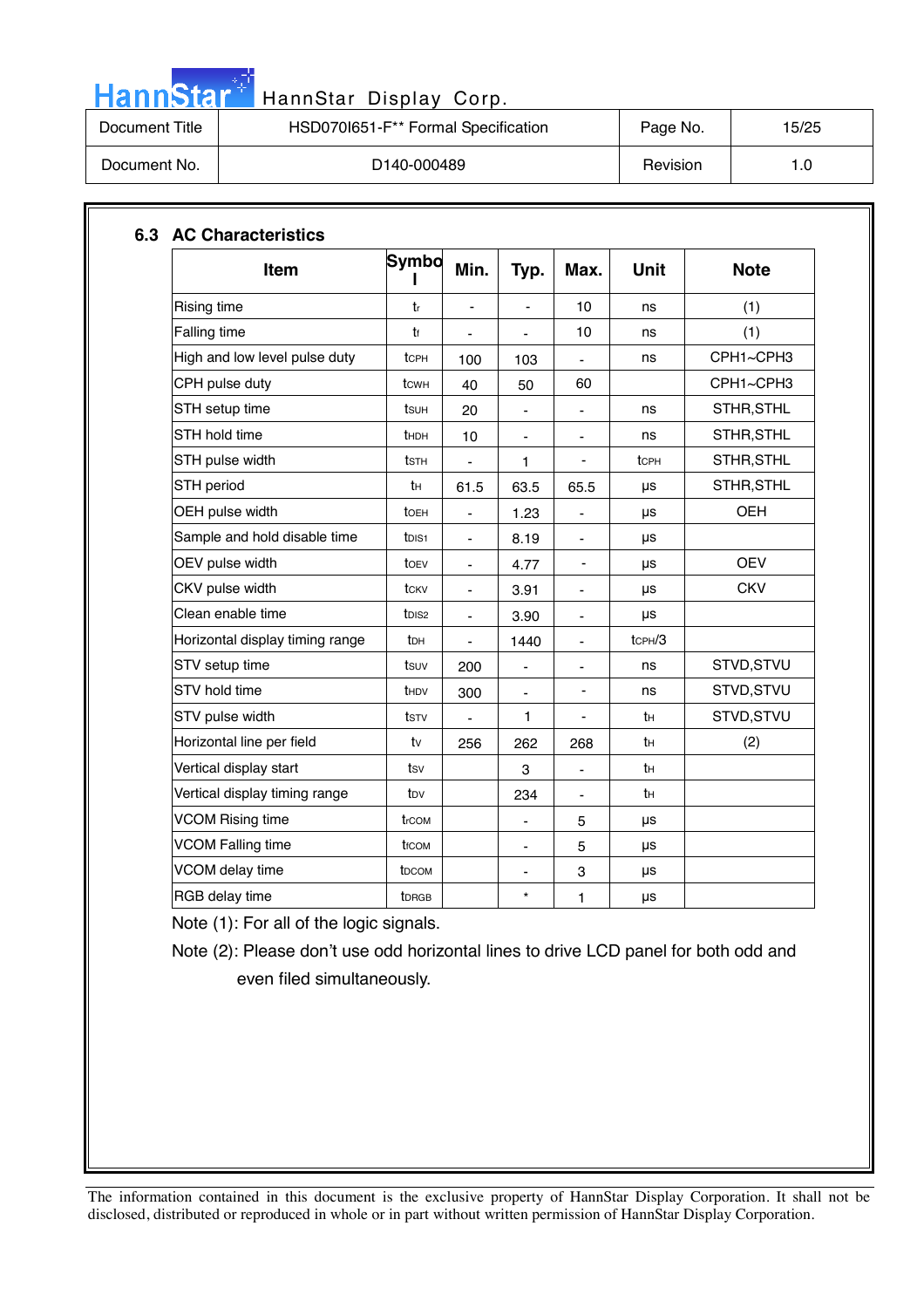| <b>HannStar</b> | HannStar Display Corp.              |          |       |
|-----------------|-------------------------------------|----------|-------|
| Document Title  | HSD070I651-F** Formal Specification | Page No. | 16/25 |
| Document No.    | D <sub>140</sub> -000489            | Revision | 1.0   |

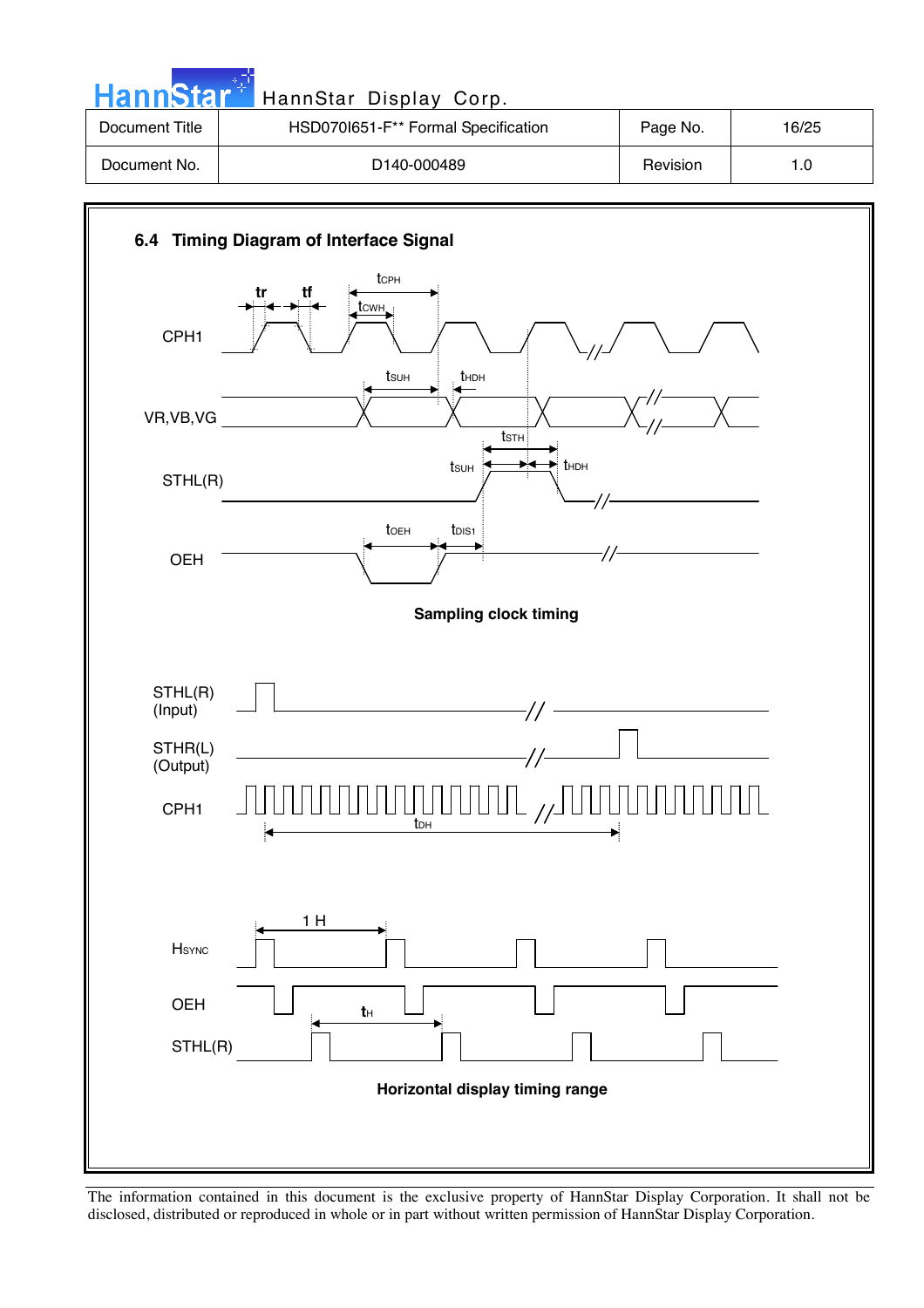| <b>HannStar</b> | HannStar Display Corp.              |          |       |
|-----------------|-------------------------------------|----------|-------|
| Document Title  | HSD070I651-F** Formal Specification | Page No. | 17/25 |
| Document No.    | D <sub>140</sub> -000489            | Revision | 1.0   |

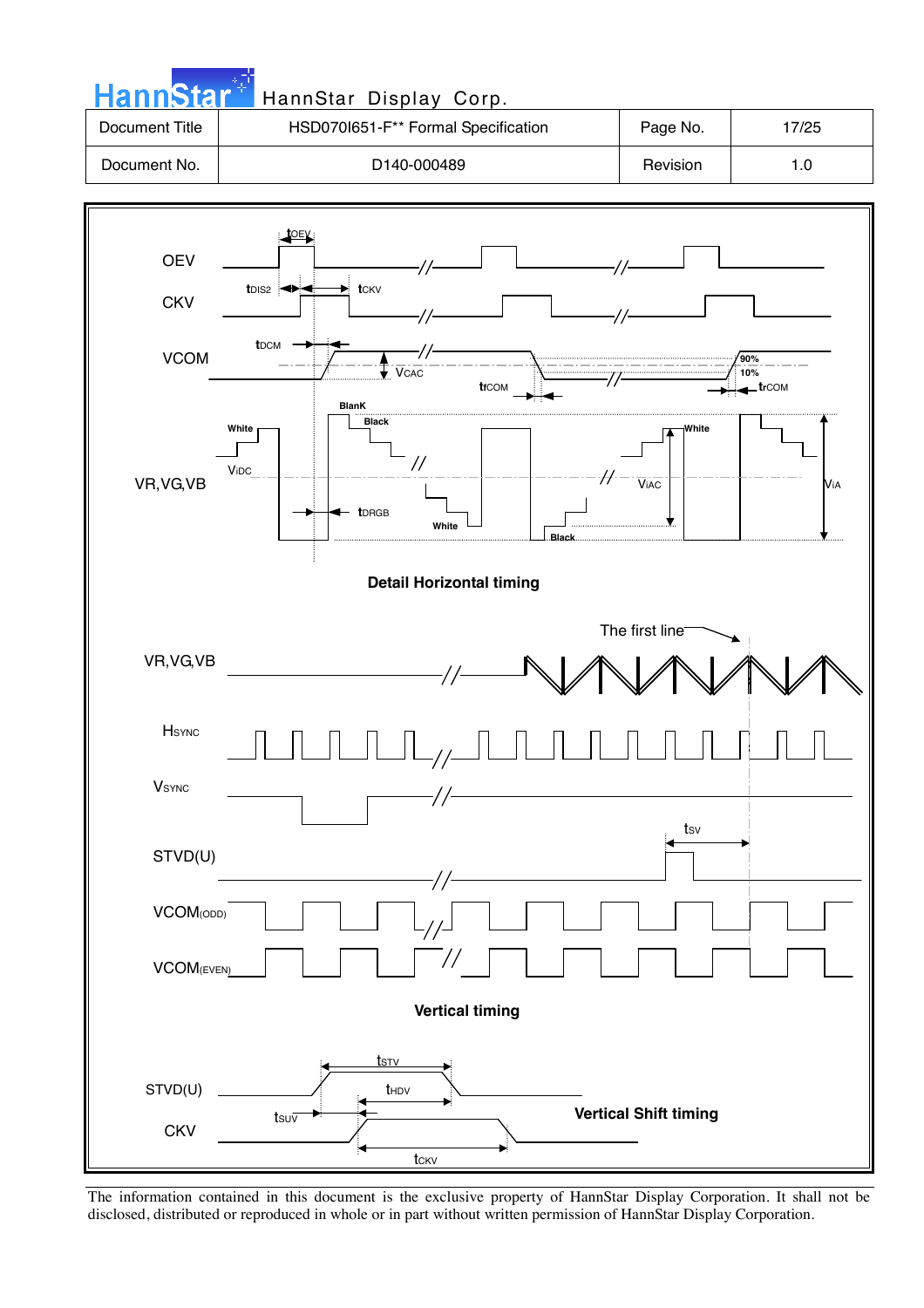| HannStar <sup>*</sup> | HannStar Display Corp.              |          |       |  |  |
|-----------------------|-------------------------------------|----------|-------|--|--|
| Document Title        | HSD070I651-F** Formal Specification | Page No. | 18/25 |  |  |
| Document No.          | D <sub>140</sub> -000489            | Revision | 1.0   |  |  |
|                       |                                     |          |       |  |  |
|                       | <b>G.E. Dower Convence</b>          |          |       |  |  |

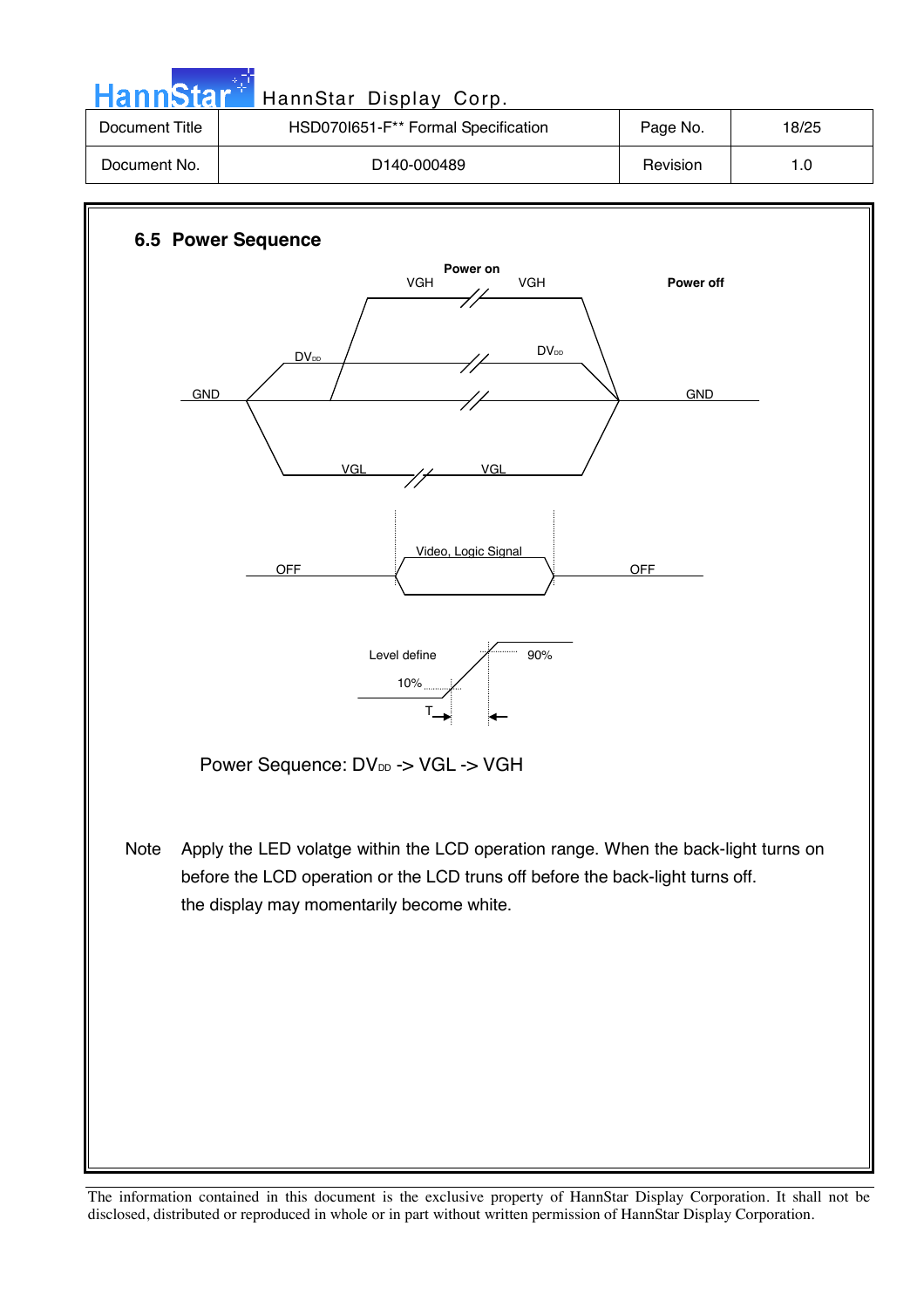| <b>HannStar</b> | HannStar Display Corp.              |          |       |
|-----------------|-------------------------------------|----------|-------|
| Document Title  | HSD070I651-F** Formal Specification | Page No. | 19/25 |
| Document No.    | D140-000489                         | Revision | 1.0   |

والمراد

| No. | <b>Item</b>                                         | <b>Conditions</b>                                                                                                                 | <b>Remark</b>    |
|-----|-----------------------------------------------------|-----------------------------------------------------------------------------------------------------------------------------------|------------------|
|     | 1 High Temperature Storage                          | Ta= $+80^{\circ}$ C, 240hrs                                                                                                       |                  |
|     | 2 Low Temperature Storage                           | Ta= $-30^{\circ}$ C, 240hrs                                                                                                       |                  |
|     | 3 High Temperature Operation                        | Ta=+70°C, 240hrs                                                                                                                  |                  |
| 4   | Low Temperature Operation                           | Ta=-20°C, 240hrs                                                                                                                  |                  |
|     | 5 High Temperature and High Humidity<br>(operation) | Ta=+60°C, 90%RH, 240hrs                                                                                                           |                  |
|     | 6 Thermal Cycling Test (non operation)              | $-30^{\circ}$ C(30min) $\rightarrow +80^{\circ}$ C(30min), 200cycles                                                              |                  |
|     | 7 Electrostatic Discharge                           | $\pm$ 200V,200pF(0 $\Omega$ ) 1 time/each terminal                                                                                |                  |
|     | 8 Vibration                                         | 1.Random:<br>1.04Grms, 10~500Hz, X/Y/Z,<br>30min/each direction<br>2.Sweep sine:<br>1.5G, 5~500Hz, X/Y/Z,<br>30min/each direction |                  |
|     | 9 Shock                                             | 100G, 6ms, $\pm X$ , $\pm Y$ , $\pm Z$                                                                                            | JIS C7021, A-10  |
|     |                                                     | 3 time for each direction                                                                                                         | (Condition A)    |
|     |                                                     | 1.04Grms, 10~500Hz, X/Y/Z<br>45min/each direction<br>Fixed:<br>5Hz, 1.5Grms, X/Y/Z<br>45min/each direction                        |                  |
|     | 11 Drop (with carton)                               | Height: 60cm<br>1 corner, 3 edges, 6 surfaces                                                                                     | <b>JIS Z0202</b> |
|     | judged before the reliability stress.               | Note: There are no display function NG issue occurred, All the cosmetic specification is                                          |                  |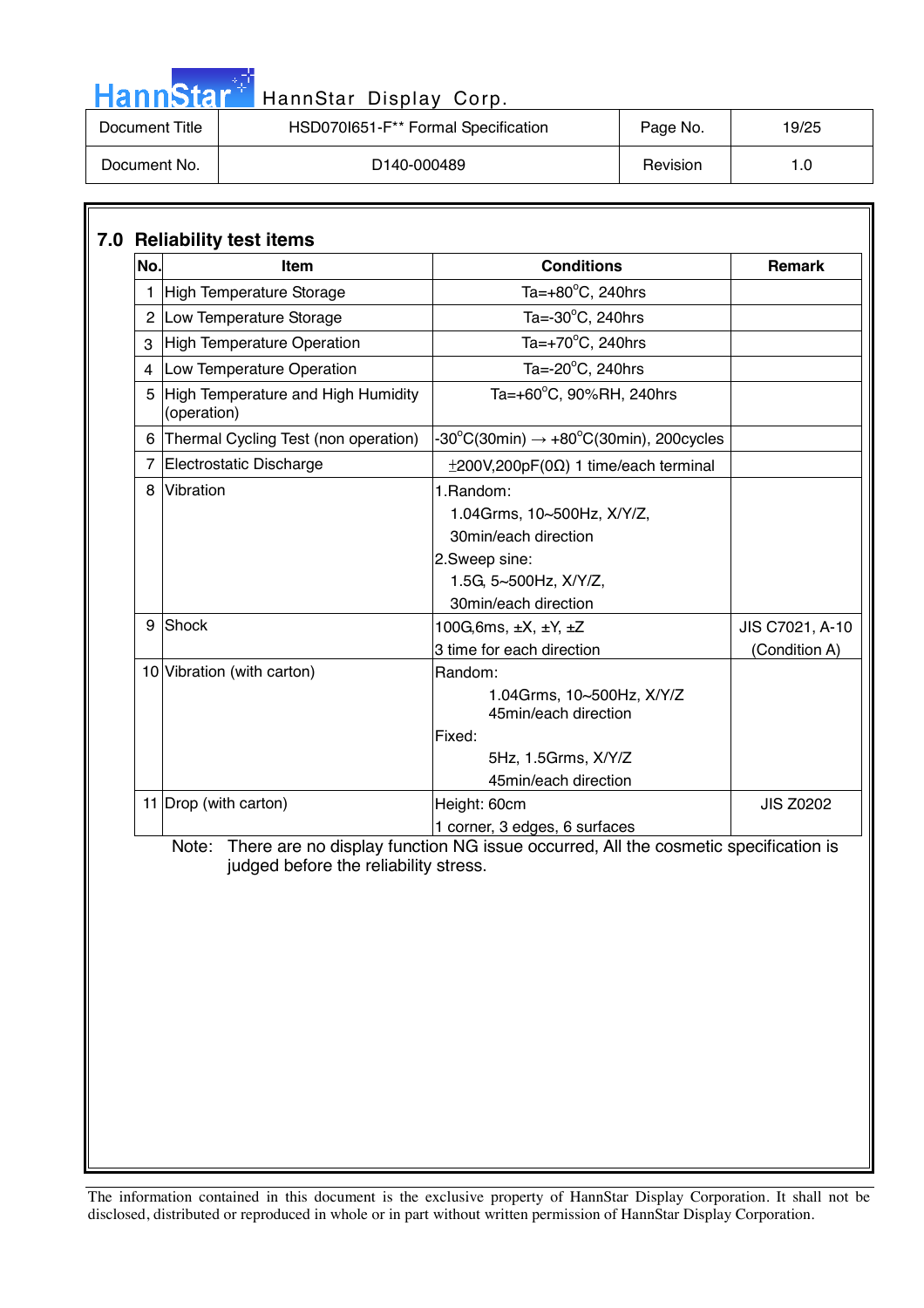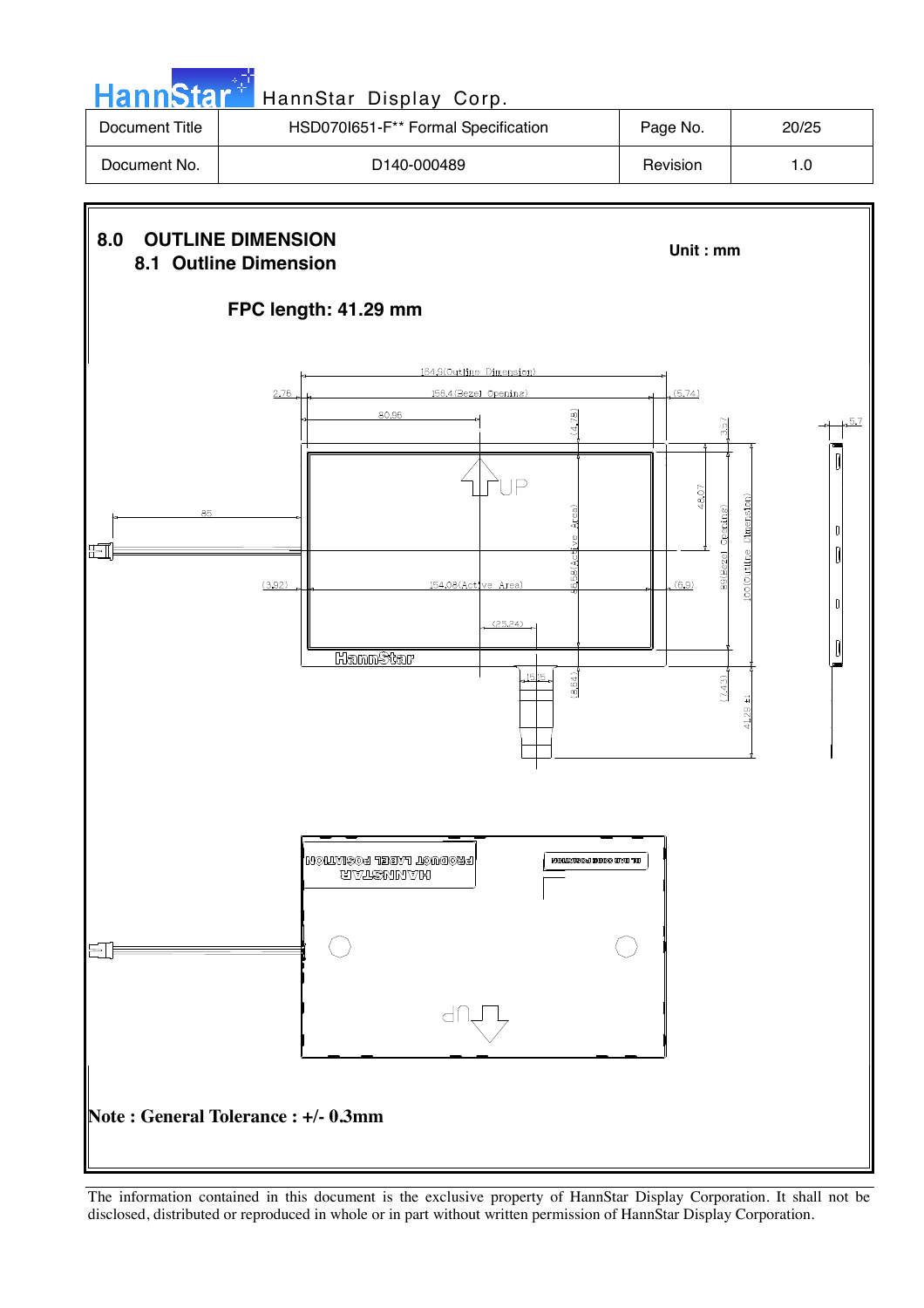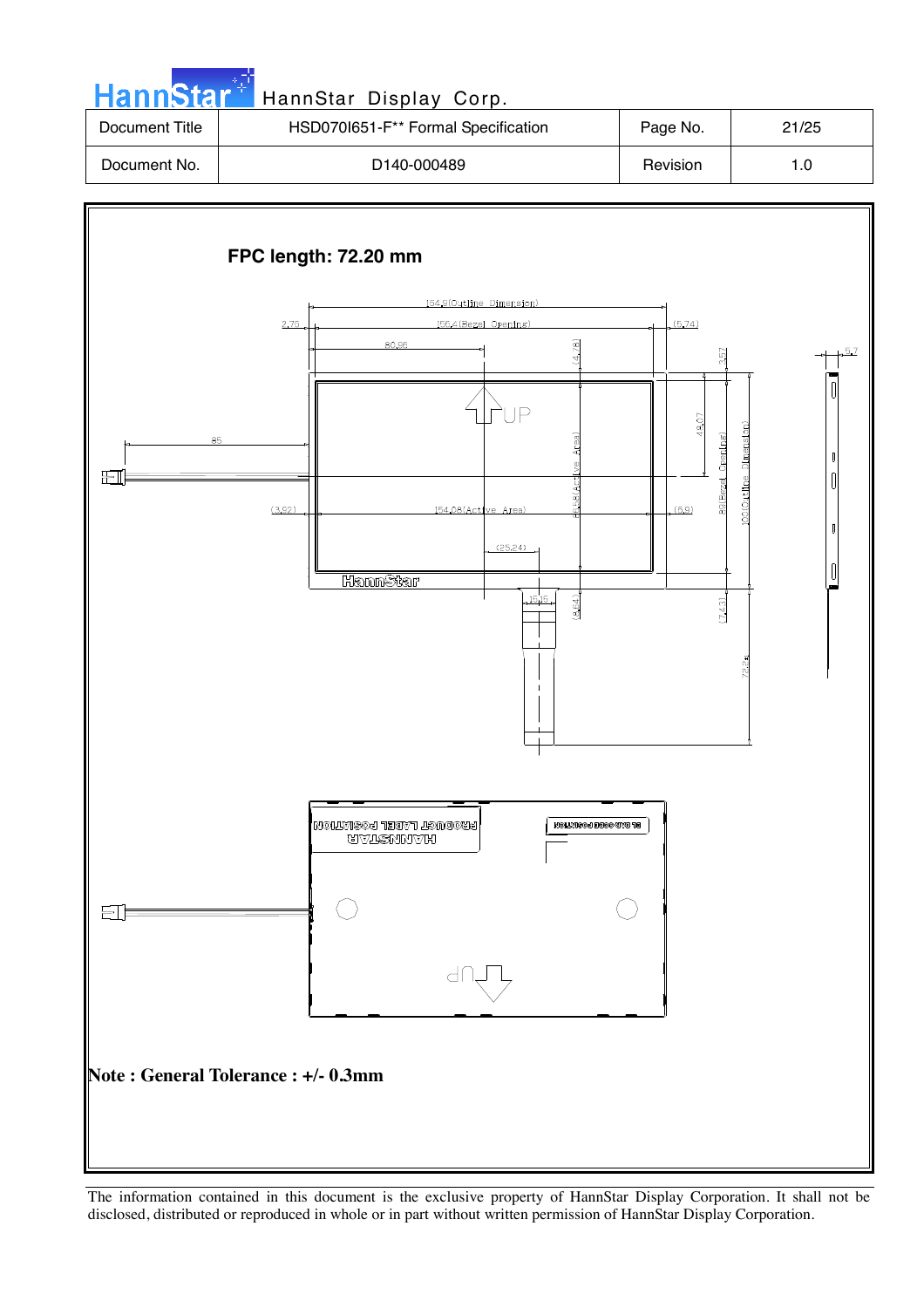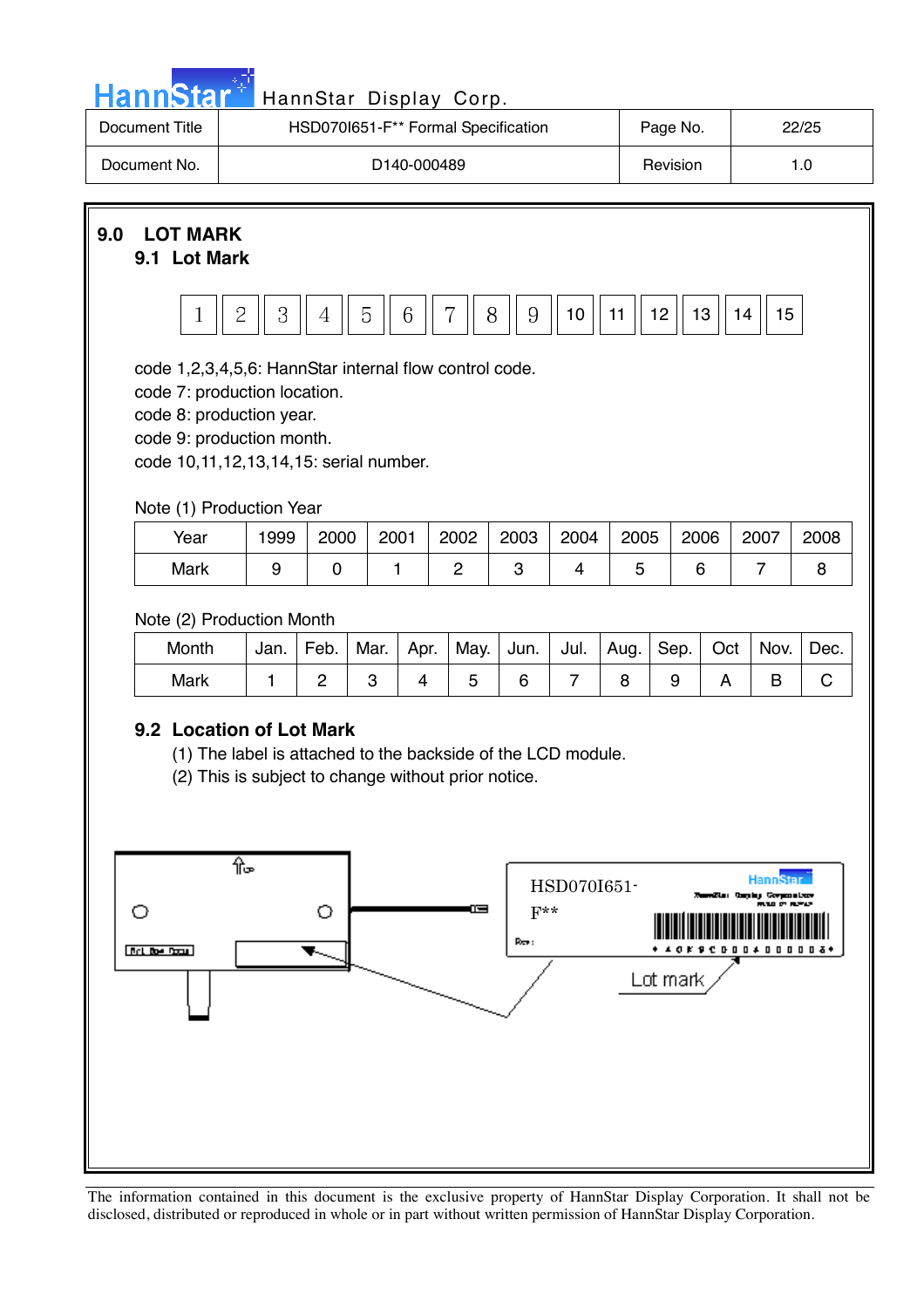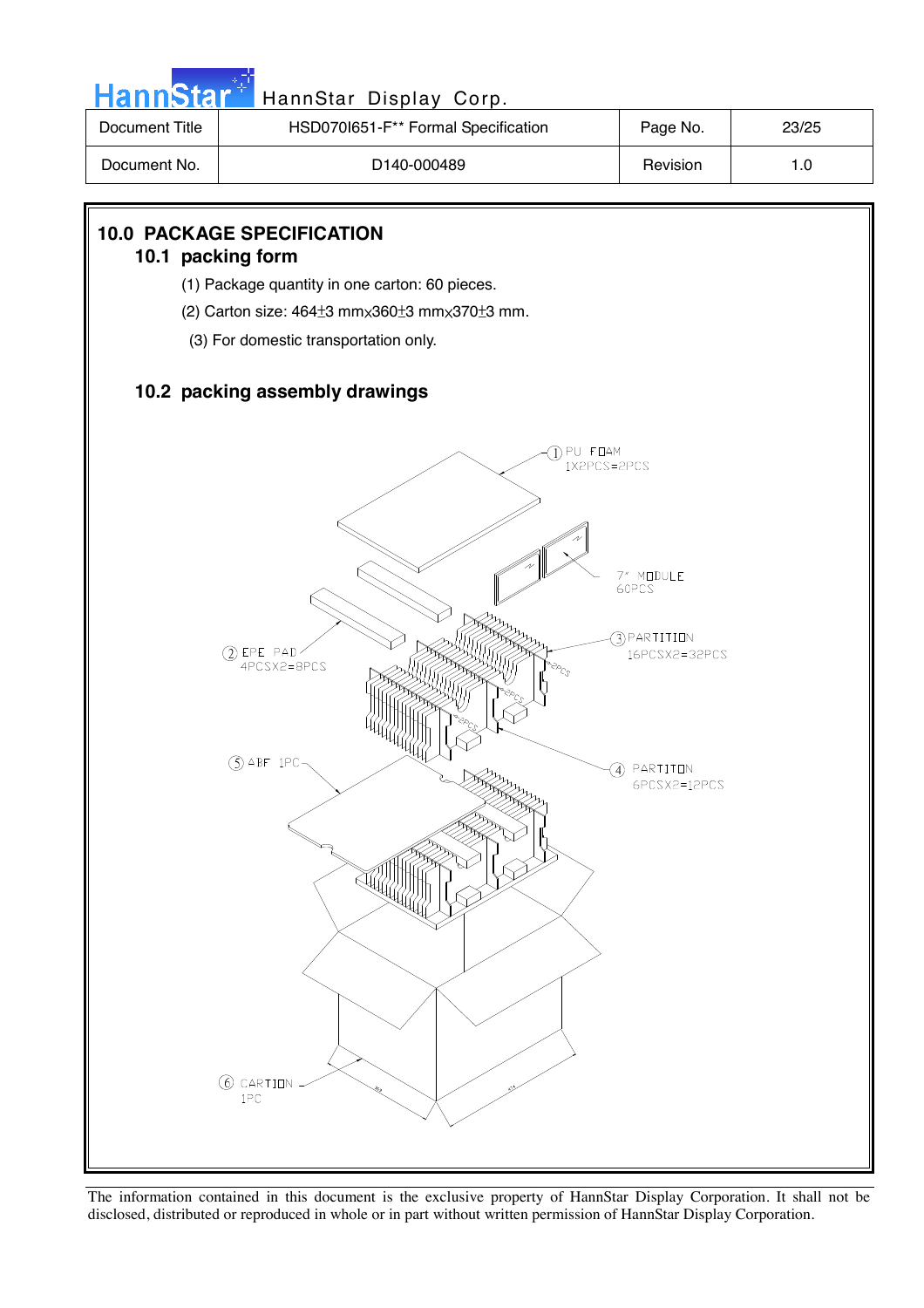|                | HannStar <sup>+</sup> HannStar Display Corp.    |          |       |
|----------------|-------------------------------------------------|----------|-------|
| Document Title | HSD070I651-F <sup>**</sup> Formal Specification | Page No. | 24/25 |

| Document Title | HSD0701651-F <sup>ormal</sup> Specification | Page No. | 24/25 |
|----------------|---------------------------------------------|----------|-------|
| Document No.   | D140-000489                                 | Revision |       |

### **11.0 GENERAL PRECAUTION**

#### **11.1 Use Restriction**

This product is not authorized for use in life supporting systems, aircraft navigation control systems, military systems and any other application where performance failure could be life-threatening or otherwise catastrophic.

#### **11.2 Disassembling or Modification**

 Do not disassemble or modify the module. It may damage sensitive parts inside LCD module, and may cause scratches or dust on the display. HannStar does not warrant the module, if customers disassemble or modify the module.

#### **11.3 Breakage of LCD Panel**

- 11.3.1.If LCD panel is broken and liquid crystal spills out, do not ingest or inhale liquid crystal, and do not contact liquid crystal with skin.
- 11.3.2. If liquid crystal contacts mouth or eyes, rinse out with water immediately.
- 11.3.3. If liquid crystal contacts skin or cloths, wash it off immediately with alcohol and rinse thoroughly with water.
- 11.3.4. Handle carefully with chips of glass that may cause injury, when the glass is broken.

#### **11.4 Electric Shock**

- 11.4.1. Disconnect power supply before handling LCD module.
- 11.4.2. Do not pull or fold the LED cable.
- 11.4.3. Do not touch the parts inside LCD modules and the fluorescent LED's connector or cables in order to prevent electric shock.

#### **11.5 Absolute Maximum Ratings and Power Protection Circuit**

- 11.5.1. Do not exceed the absolute maximum rating values, such as the supply voltage variation, input voltage variation, variation in parts' parameters, environmental temperature, etc., otherwise LCD module may be damaged.
- 11.5.2. Please do not leave LCD module in the environment of high humidity and high temperature for a long time.
- 11.5.3. It's recommended to employ protection circuit for power supply.

#### **11.6 Operation**

- 11.6.1 Do not touch, push or rub the polarizer with anything harder than HB pencil lead.
- 11.6.2 Use fingerstalls of soft gloves in order to keep clean display quality, when persons handle the LCD module for incoming inspection or assembly.
- 11.6.3 When the surface is dusty, please wipe gently with absorbent cotton or other soft material.